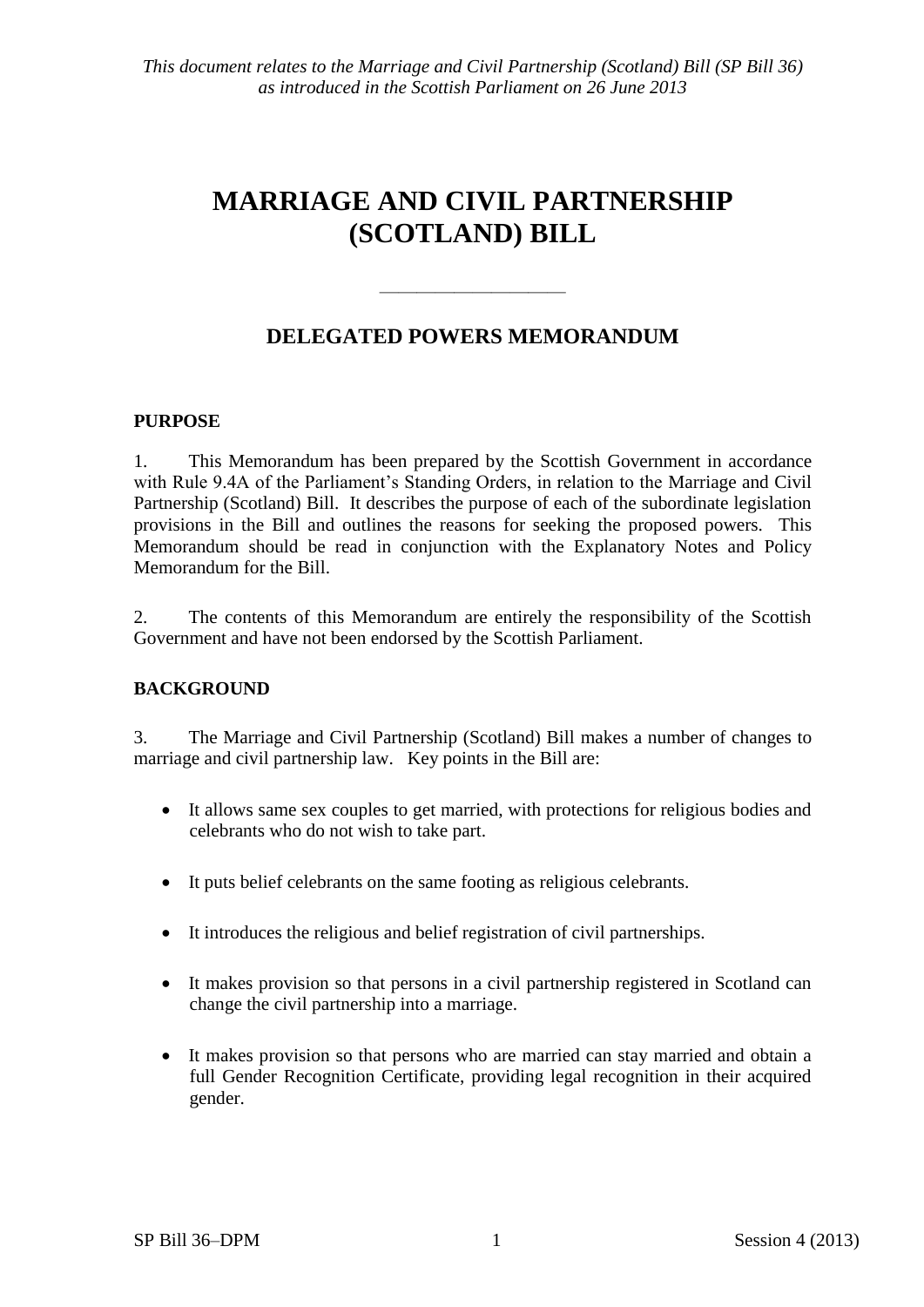- It gives the Scottish Ministers power to prescribe in regulations qualifying requirements which religious and belief bodies must meet before their celebrants are authorised to solemnise marriage or register civil partnerships.
- It allows civil marriage ceremonies to take place anywhere agreed between the couple and the registrar, except in religious premises.
- It makes bigamy a statutory offence.
- It makes provision so that deacons of the Church of Scotland are authorised on the face of the Marriage (Scotland) Act 1977 ("the 1977 Act") to solemnise opposite sex marriage.

4. The Bill follows two consultations by the Scottish Government. The first consultation ran from 2 September 2011 to 9 December 2011. It was on general principles and attracted around 77,500 responses. The second consultation ran from 12 December 2012 to 20 March 2013. It was on a draft Bill and attracted around  $15,000$  responses<sup>1</sup>.

## **APPROACH TO USE OF DELEGATED POWERS**

5. The Government has had regard, when deciding where and how provision should be set out in subordinate legislation rather than on the face of the Bill, to:

- the need to strike the right balance between the importance of the issue and providing flexibility to respond to changing circumstances (for example, changes in relation to the existence and doctrine of religious or belief bodies) and to make changes quickly without the need for primary legislation;
- the need to allow detailed administrative and procedural arrangements to be kept up to date within the basic structures and principles set out in the primary legislation;
- the need to make proper use of valuable Parliamentary time; and
- the need to anticipate the unexpected, which might otherwise frustrate the purpose of the provision in primary legislation approved by the Parliament.

## **DELEGATED POWERS**

**Section 4(8) to (9) – meaning of marriage and related expressions in enactments and documents**

**Power conferred on: The Scottish Ministers Power exercisable by: order Parliamentary procedure: negative procedure**

 $\overline{a}$ 

<sup>&</sup>lt;sup>1</sup> The first consultation is at  $\frac{http://www.scotland.gov.uk/Publications/2011/09/05153328/0}{http://www.scotland.gov.uk/Publications/2011/09/05153328/0}$  and the second is at<http://www.scotland.gov.uk/Publications/2012/12/9433>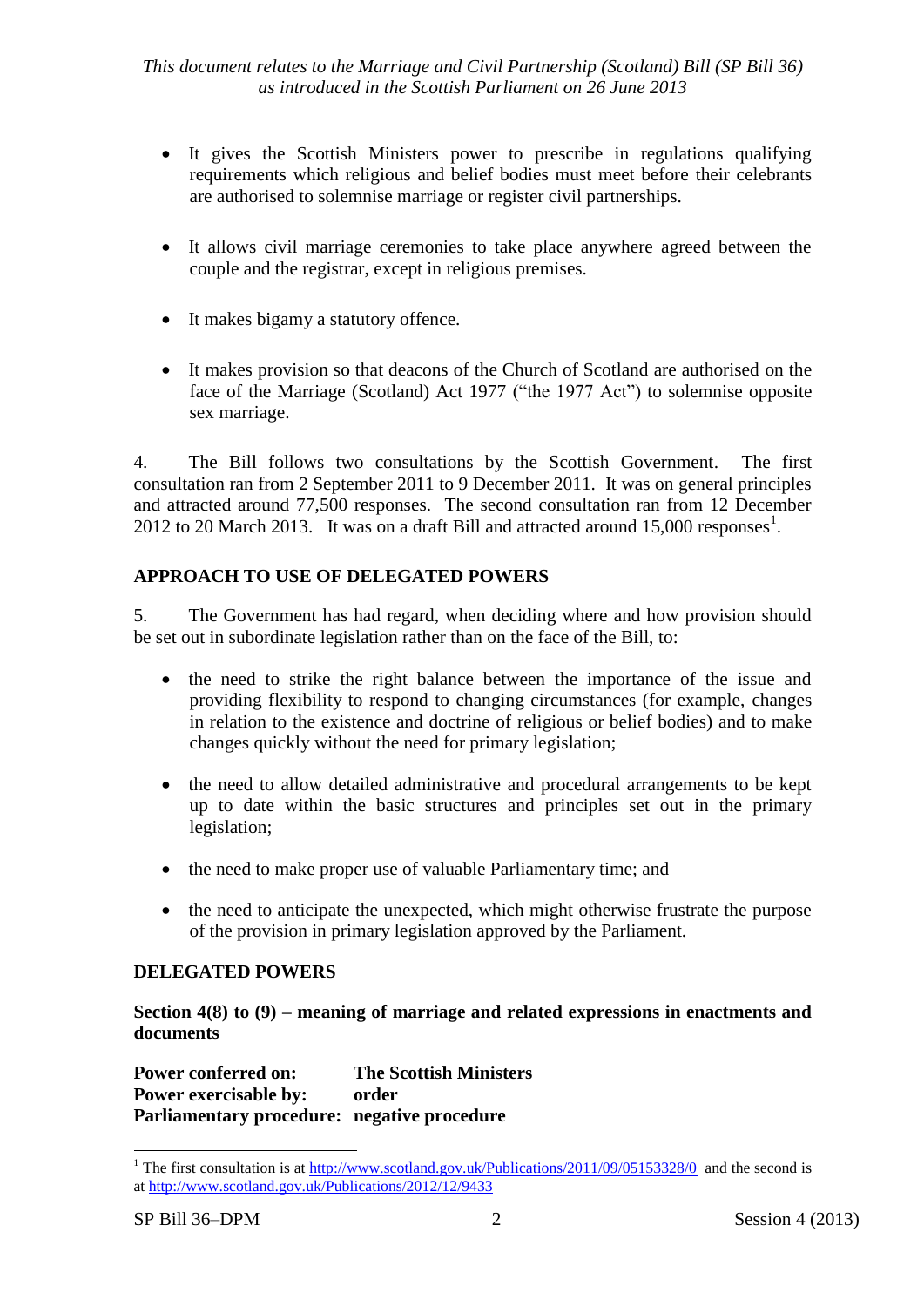## *Provision*

6. Section 4(1) to (6) makes provision on how references to terms such as marriage in existing legislation and at common law should be interpreted. The provisions give the result that such terms will be interpreted to include same sex marriages. The power at subsection (8) gives the Scottish Ministers an order-making power to provide that the subsections have effect in a different way or do not apply. Such an order can, under subsection (9), include provisions which are consequential, supplementary, incidental, transitional, transitory or saving.

#### *Reason for taking power*

7. The general intention is that, in future, references to "marriage" and to married couples will be interpreted as including both same sex and opposite sex couples. However, there may be a small number of exceptions, reflecting that rights and responsibilities may not be exactly the same. For example, in public sector pension schemes, the intention is that same sex married couples will be treated in the same way as civil partners, rather than in the same way as opposite sex married couples. So contrary provision to the general intention may be required.

8. The power also allows consequential, supplementary, incidental, transitional, transitory or saving provision to be made. This reflects that the desired result may not be achievable by simply modifying or dis-applying the effect of any of the subsections (1) to (6). Additional provision may be necessary to ensure the intended meaning in terms of the order is clear. For example, in some cases provision may be needed to reflect the position of married transgender people, who may have been in an opposite sex marriage and which may become a same sex marriage.

9. It is also possible that transitional, transitory or saving provision may be needed in an order where, for example, the aim is to disapply the general intention for a limited period of time only, to allow adjustments to be made to take account of the general intention.

#### *Choice of procedure*

10. It is considered that negative procedure will offer an appropriate balance between, on the one hand, expedition and convenience and, on the other, the need for scrutiny for provisions of this nature. The power does not extend to amending primary legislation but rather can only be used to modify the effect of or disapply any of subsections (1) to (6). The Government expects to discuss any potential order with key stakeholders beforehand to obtain technical and policy comments on what is proposed.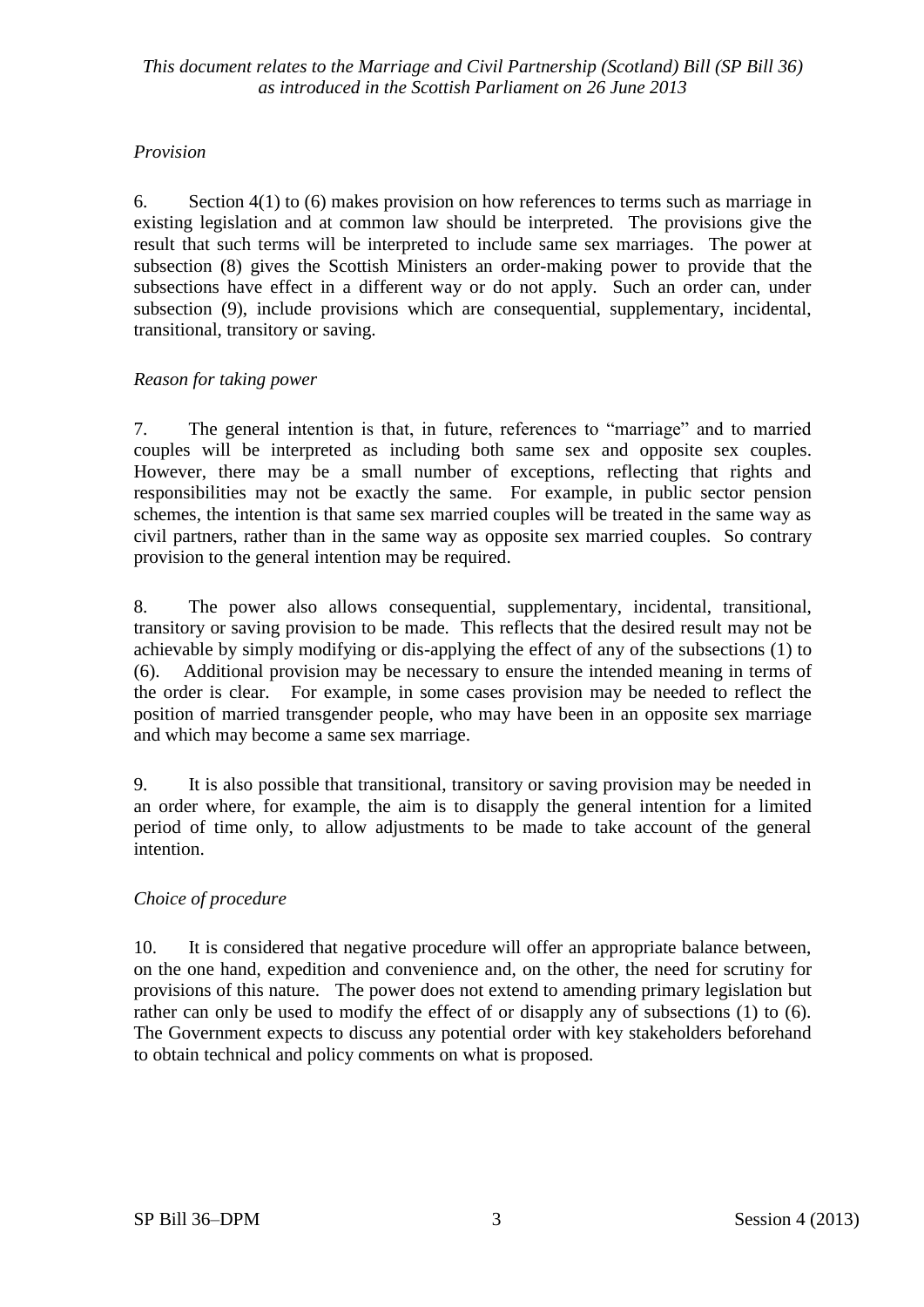| Power conferred on:   | The Scottish Ministers, after consultation with the                        |
|-----------------------|----------------------------------------------------------------------------|
|                       | <b>Registrar General of Births, Deaths and Marriages for</b>               |
|                       | <b>Scotland</b>                                                            |
| Power exercisable by: | regulations                                                                |
|                       | Parliamentary procedure: negative procedure, unless amendments are made to |
|                       | primary legislation in which case the affirmative                          |
|                       | procedure applies                                                          |

#### **Section 8(1) – change of qualifying civil partnership into marriage**

#### *Provision*

11. This provision relates to procedures by which qualifying civil partnerships can change their civil partnership to marriage by means of an administrative process. Under section 8(7), "qualifying civil partnership" is defined by reference to section 5(6) of the Marriage (Scotland) Act 1977 (as inserted by section 7(3)(b) of the Bill). The definition covers civil partnerships registered in Scotland and certain civil partnerships registered overseas through the UK diplomatic service and the UK armed forces.

12. The provision allows regulations to be made covering the application process; the information required from the applicants; evidence needed; any requirement to attend at a particular place or appear before a particular person; the conferring of functions (including in relation to the recording of information and issuing certified copies of any such information); fees and the effect of changing a qualifying civil partnership into a marriage.

#### *Reason for taking power*

13. The Bill, at section 7, already allows qualifying civil partners to change their civil partnership to a marriage by going through a marriage ceremony. However, some civil partners (for example, persons who registered in Scotland but now live overseas) may wish to change their civil partnership to a marriage through administrative arrangements. The detailed arrangements may be complex – the Government would intend to establish a working group to consider them. Therefore, it is appropriate to set out the detailed provisions in secondary legislation rather than on the face of the Bill.

14. The power includes the ability to make consequential, supplementary, incidental, transitional, transitory and saving provision and the ability to modify any enactment including the Bill.

15. This reflects that, for example, changing a qualifying civil partnership to a marriage may have an effect on the existing registration of the civil partnership and provision may be required on what the consequences of that effect should be. Provision may include altering existing legislation about, for example, the register of civil partnerships.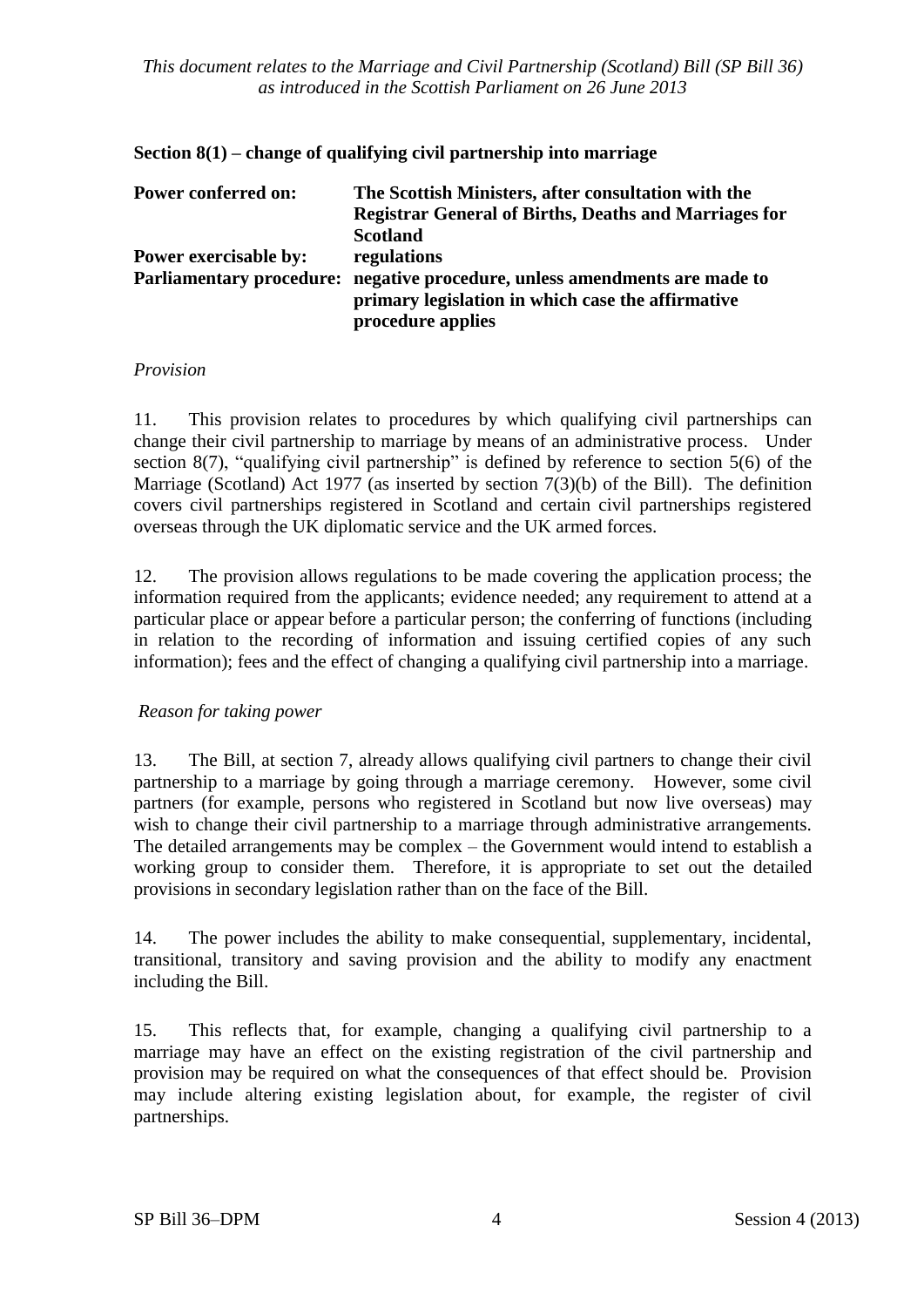16. Provision may also be needed on the effect of changing a civil partnership to a marriage. Section 9 of the Bill makes provision on the effects of having a marriage ceremony to change a civil partnership to a marriage. The general intention is that when civil partners in a qualifying civil partnership become married through administrative arrangements established under section 8, the effect of that change will be the same as in section 9(1) of the Bill. Consequential provision may be needed using the powers at section 8(5) on the effects of changing a civil partnership to a marriage through administrative arrangements, for example to make provision similar to section 9(6) and (7) in the Bill.

17. Provision may also be needed in respect of people in a civil partnership who obtain an interim gender recognition certificate. Under section 4C(3) of the Gender Recognition Act 2004, inserted by paragraph 5 of schedule 2 to the Bill, a person in a protected Scottish civil partnership (defined by amendments at paragraph 2 of schedule 2) may, in certain circumstances, make an application to change an interim gender recognition certificate to a full gender recognition certificate. (A full gender recognition certificate provides legal recognition in an acquired gender).

18. Section 4C(3) operates on the basis that the civil partners change their civil partnership to a marriage through a ceremony. The powers at section 8(5) may need to be used to amend section 4C(3) to reflect any administrative arrangements established under section 8 to change civil partnerships to marriages.

## *Choice of procedure*

19. In line with usual practice, the regulations will be subject to affirmative procedure if they amend any primary legislation. Given the likelihood, as mentioned above, that there will be a need to amend provisions in the Gender Recognition Act 2004, the Government considers it likely that an order under these powers would be used to amend primary legislation and, therefore, affirmative procedures would apply. If any order should not amend primary legislation, it would appear appropriate for negative procedure to apply, given that the provisions are detailed and technical and deal with procedural matters.

## **Section 9(4) and (5) – effect of marriage between civil partners in a qualifying civil partnership**

**Power conferred on: The Scottish Ministers Power exercisable by: order Parliamentary procedure: negative procedure**

#### *Provision*

20. Section 9(1)(b) of the Bill provides that when civil partners in a qualifying civil partnership have a marriage ceremony to change their relationship to a marriage, the civil partners are to be treated as having been married to each other since the date on which the qualifying civil partnership was registered.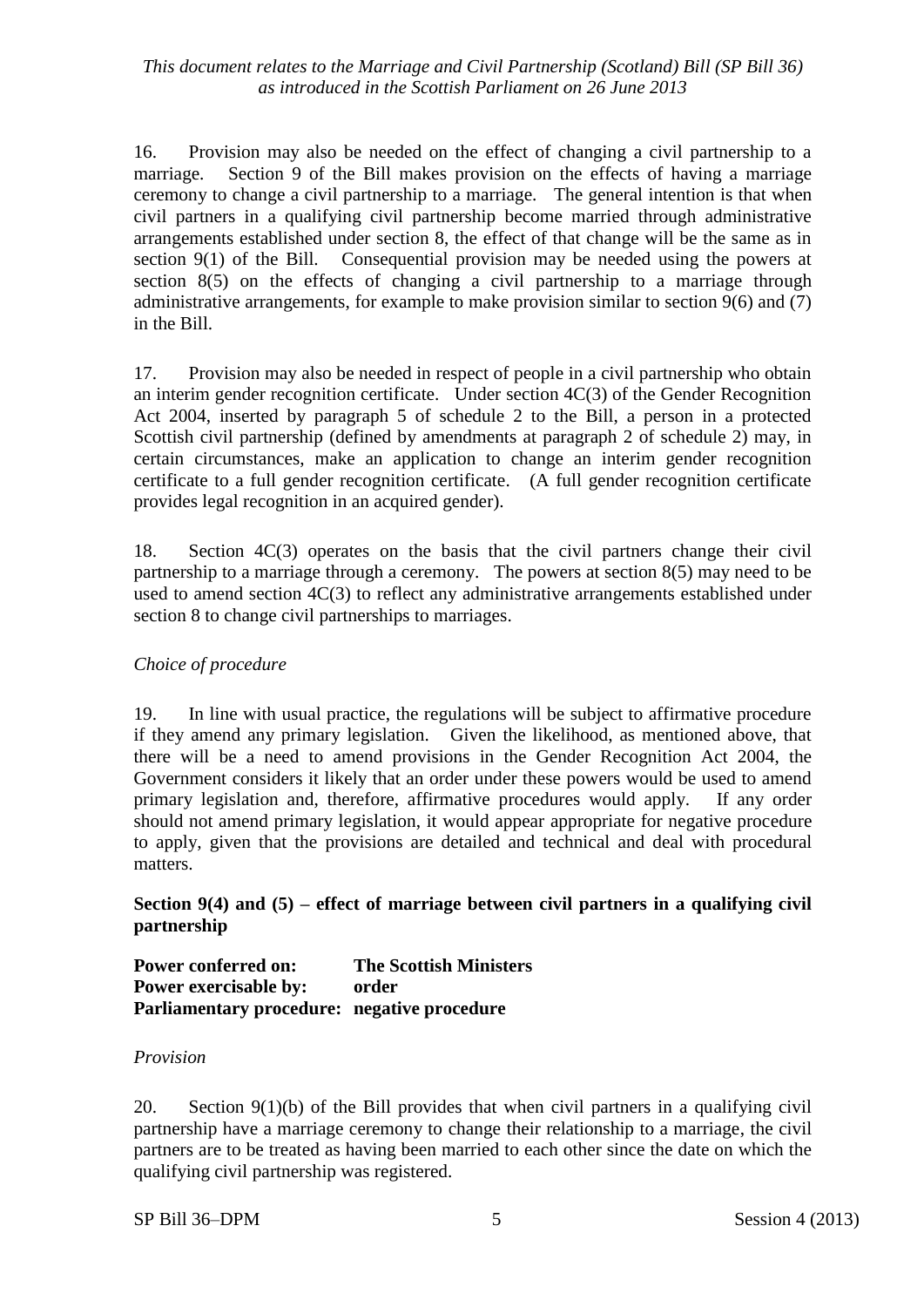21. Section 9(3)(b) provides that this is subject to any contrary provision made by order under subsection (4). The power at subsection (4) gives the Scottish Ministers an order-making power to provide that section 9(1)(b) has effect in a different way or does not apply. Such an order can, under subsection (5), include provisions which are consequential, supplementary, incidental, transitional, transitory or saving.

#### *Reason for taking power*

22. The general intention is that same sex couples who change their civil partnership into a marriage should be regarded as having been married from when they first entered into the civil partnership. This is relevant, for example, if the couple subsequently divorce. Under the Family Law (Scotland) Act 1985, financial provision is based on a concept of "matrimonial property". This is, broadly, property acquired for and during the marriage. It could produce perverse results if property acquired for and during the preceding civil partnership did not count as part of the "matrimonial property".

23. However, there may be circumstances where it is not always appropriate to treat same sex couples who change their civil partnership into a marriage as having been married from when they first entered into the civil partnership. For example, provision may be needed in relation to civil partnerships which turn out be void but are changed into marriage before it is realised they are void so the marriage is not backdated to when the civil partnership first started. In addition, there may be a need to recognise any court decrees from outwith Scotland which relate specifically to civil partnerships.

24. The power includes the ability to make consequential, supplementary, incidental, transitional, transitory and saving provision. It may not be straightforward to make provision for cases where marriages formed after changing civil partnerships to a marriage are not to be treated as having been formed when the civil partnership was first entered into. For example, any provision relating to the recognition of foreign decrees applying to civil partnerships which have now become marriages might need to outline what recognition should be given to such decrees and whether there should be any time limits on the recognition of such decrees.

## *Choice of procedure*

25. It is considered that negative procedure will offer an appropriate balance between, on the one hand, expedition and convenience and, on the other, the need for scrutiny for provisions of this nature. The power does not extend to amending primary legislation but rather can only be used to modify the effect of or disapply subsection (1)(b) in specified cases. The Government expects to discuss any potential order with key stakeholders beforehand to obtain technical and policy comments on what is proposed.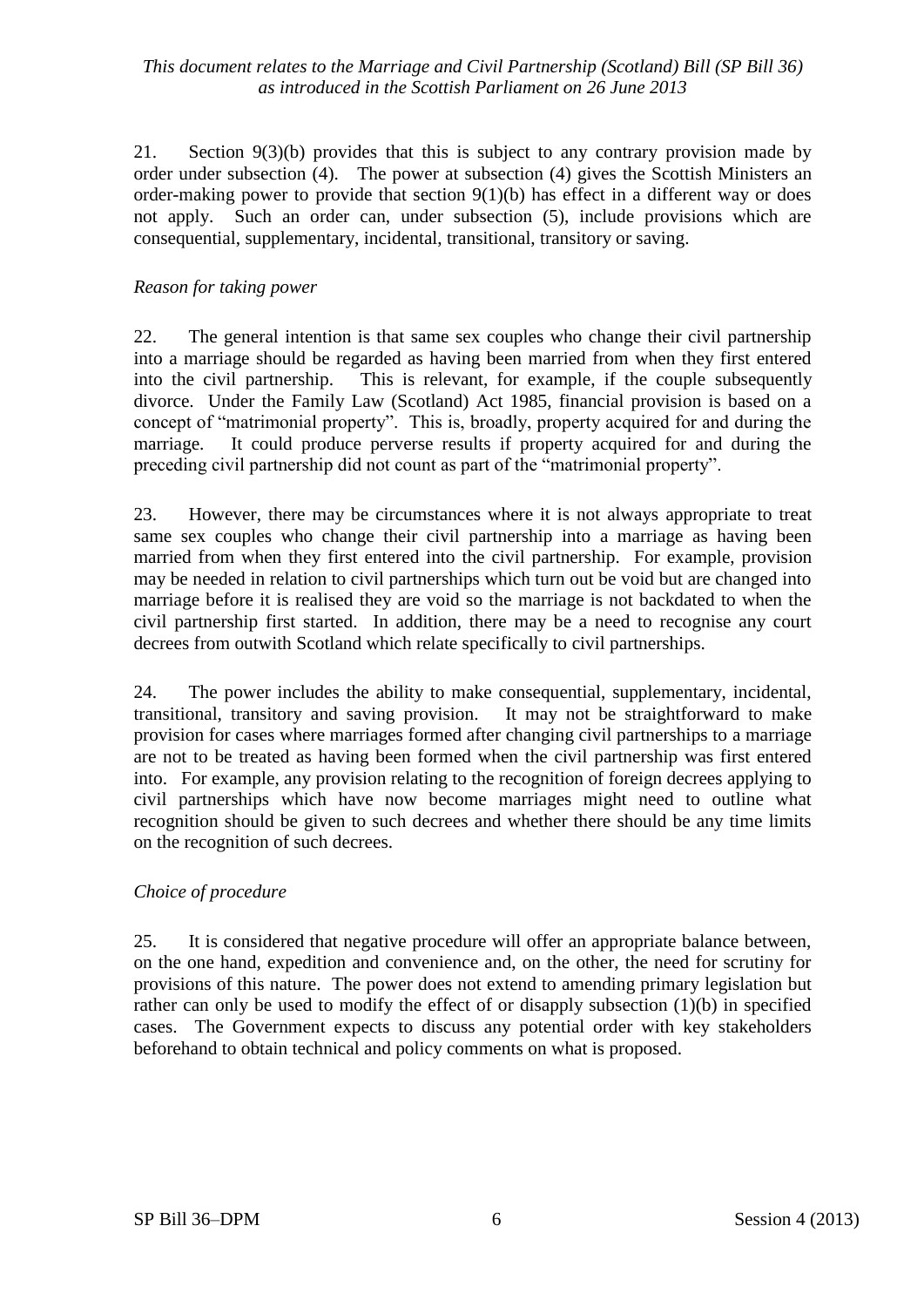**Section 10(2)(a)(ii) (amendment to section 8(1)(a)(ii) of the 1977 Act) – Persons who may solemnise marriage: power to prescribe religious or belief bodies whose celebrants are authorised to solemnise opposite sex marriage**

| <b>Power conferred on:</b>                  | <b>The Scottish Ministers</b> |
|---------------------------------------------|-------------------------------|
| <b>Power exercisable by:</b>                | regulations                   |
| Parliamentary procedure: negative procedure |                               |

**Section 10(2)(b)** (inserted section 8(1B)(a)(i) of the 1977 Act) – Persons who may **solemnise marriage: power to prescribe religious or belief bodies whose celebrants are authorised to solemnise same sex marriage** 

**Power conferred on: The Scottish Ministers Power exercisable by: regulations Parliamentary procedure: negative procedure**

**Section 22(13) (inserted section 94A(1)(a)(i) of the 2004 Act) – Registration of civil partnership: power to prescribe religious or belief bodies whose celebrants are authorised to register civil partnerships** 

| <b>Power conferred on:</b>                  | <b>The Scottish Ministers</b> |
|---------------------------------------------|-------------------------------|
| <b>Power exercisable by:</b>                | regulations                   |
| Parliamentary procedure: negative procedure |                               |

#### *Provision*

26. Section  $10(2)(a)(ii)$  of the Bill amends section  $8(1)(a)(ii)$  of the 1977 Act. This amendment extends the existing regulation-making power to allow the Scottish Ministers to prescribe religious *or belief* bodies whose celebrants are authorised to solemnise opposite sex marriage. The existing power relates to religious bodies only.

27. Section 10(2)(b) of the Bill inserts a new subsection (1B) into section 8 of the 1977 Act. Section 8(1B)(a)(i) allows the Scottish Ministers to prescribe religious or belief bodies whose celebrants are authorised to solemnise same sex marriage.

28. Section 22(13) of the Bill inserts section 94A into the Civil Partnership Act 2004 ("the 2004 Act"). Section  $94A(1)(a)(i)$  allows the Scottish Ministers to prescribe religious or belief bodies whose celebrants are authorised to register civil partnership.

## *Reason for taking power*

29. Section 10(2)(a)(ii) amends existing powers in the Marriage (Scotland) Act 1977 in relation to prescribing religious bodies whose celebrants are authorised to solemnise opposite sex marriage.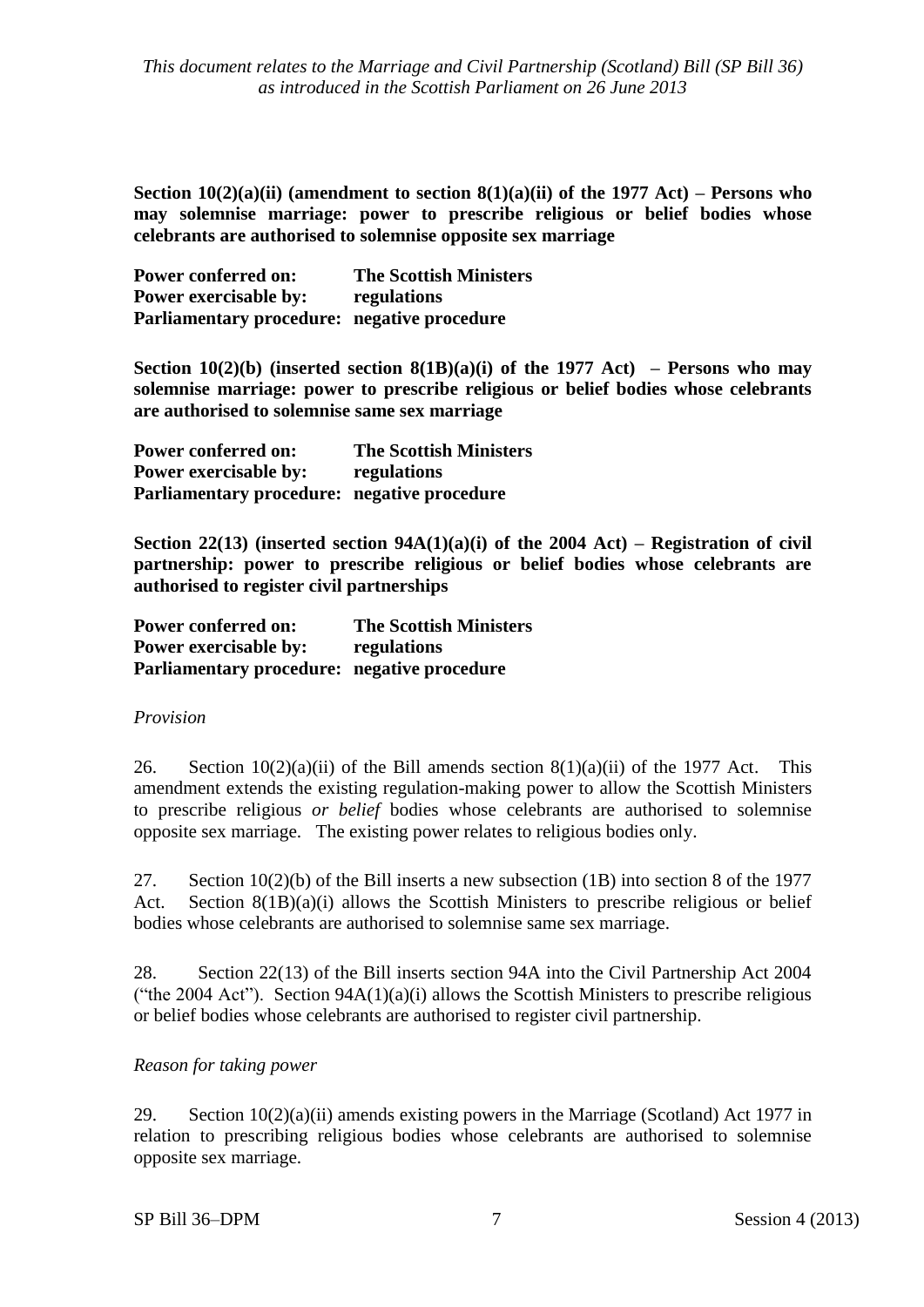30. There are, at the moment, four ways in which celebrants can be authorised to solemnise marriage. Church of Scotland ministers are automatically authorised by section 8(1)(a)(i) of the 1977 Act; religious bodies can be prescribed by regulations made under section 8(1)(a)(ii); other religious bodies can nominate persons to the Registrar General for Scotland to be registered to solemnise marriage under section 9 and the Registrar General may give temporary authorisation for celebrants under section 12.

31. The effect of prescribing bodies by regulations is that their celebrants are then authorised to solemnise marriage. The reason for prescribing bodies is to reduce bureaucracy: it saves them from having to regularly nominate persons to the Registrar General. There may be bodies whose celebrants solemnise a large number of ceremonies each year<sup>2</sup>. Authorising their celebrants by name under section 9 is likely to be onerous for them and for the Registrar General who deals with each application.

32. Prescribing bodies under section 8, rather than authorising persons under section 9, also effectively places an onus on the body to ensure that their celebrants are following appropriate procedures on the conduct of ceremonies. Whereas if a celebrant is authorised by name under section 9, the Registrar General may, under section 10 of the 1977 Act, remove that person from the register where procedures have not been complied with.

33. The amendments made by section  $10(2)(a)(ii)$  of the Bill allows the Scottish Ministers to prescribe belief bodies whose celebrants would then be authorised to solemnise opposite sex marriage. This reflects the overall policy intention to place belief bodies on the same footing as religious bodies in relation to opposite sex marriage.

34. Paragraph 2.26 of the Scottish Government's second consultation, on a draft Bill, noted that the current regulations (SI 1977/1670) need to be revised. The current regulations are made under the existing powers. The consultation noted that one body (the Congregational Union of Scotland) no longer exists; another body, the United Reformed Church, has indicated that it would like to be prescribed; and, with the exception of the Hebrew Congregation, all of the bodies currently prescribed are Christian and there may be scope to prescribe other non-Christian bodies. In their response to the second consultation, the Scottish Council of Jewish Communities (SCoJeC) noted that the nomenclature of "The Hebrew Congregation" should be changed to "The Jewish Community".<sup>3</sup>

35. The Scottish Government would intend to contact extant bodies which are currently prescribed, and other major religious and belief bodies, and ask if they would wish to be prescribed so their celebrants could solemnise opposite sex marriage in future. The Government expects to consult publicly on prescribing bodies. Any consultation would be linked to the "qualifying requirements": the "qualifying requirements" are explained at paragraphs 45 to 62 below.

 $\overline{a}$ 2 Statistics on the number of marriages by denomination are at [http://www.gro](http://www.gro-scotland.gov.uk/files2/stats/ve-reftables-2011/ve2011-t7.7.xls)[scotland.gov.uk/files2/stats/ve-reftables-2011/ve2011-t7.7.xls](http://www.gro-scotland.gov.uk/files2/stats/ve-reftables-2011/ve2011-t7.7.xls)

<sup>&</sup>lt;sup>3</sup> The SCoJeC response to the second consultation is at [http://www.scojec.org/consultations/2013/13iii\\_marriage\\_and\\_civil\\_partnership.pdf](http://www.scojec.org/consultations/2013/13iii_marriage_and_civil_partnership.pdf) The comments on nomenclature are at the end of the response.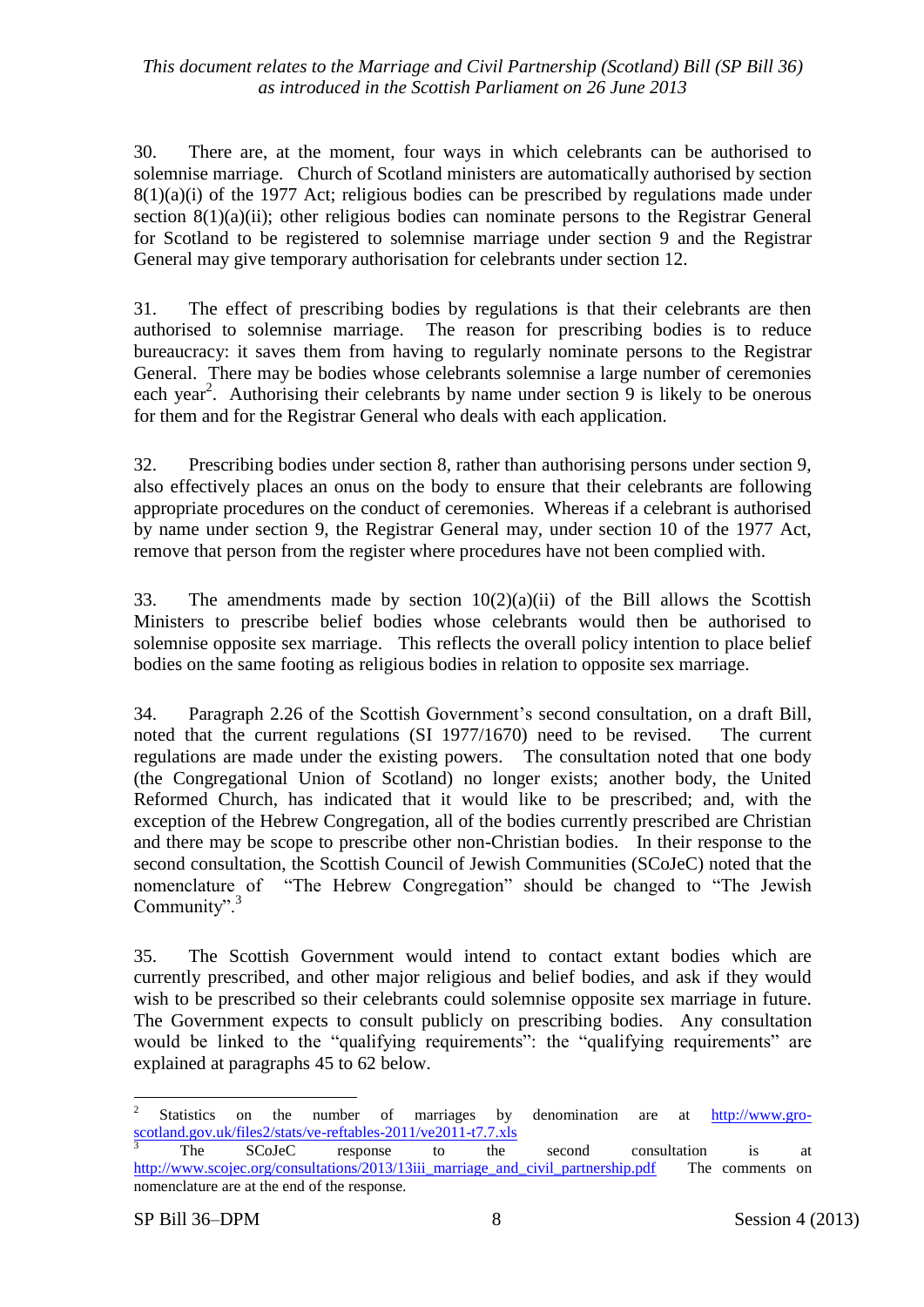36. Section 10(2)(b) of the Bill allows Ministers to prescribe religious or belief bodies whose celebrants are authorised to solemnise same sex marriage.

37. This power in section 10(2)(b) is separate to the power in section 8(1) to prescribe religious or belief bodies whose celebrants are authorised to solemnise opposite sex marriage. This separate power reflects that a number of bodies who wish to solemnise opposite sex marriage may not wish to solemnise same sex marriage.

38. Some bodies which are prepared to solemnise same sex marriage may have celebrants who object to doing so, notwithstanding the position of the body they belong to. In these cases, the Scottish Government would not expect to prescribe the body using the power in section 8(1B) of the 1977 Act. Instead, the body could, under section 9 of the 1977 Act, as amended by the Bill, nominate persons to the Registrar General to be empowered to solemnise same sex marriage. This would allow the body to nominate only those persons who are content to solemnise same sex marriage.

39. The Scottish Ministers would expect to consult publicly on prescribing bodies whose celebrants would be authorised to solemnise same sex marriage. Any consultation would be linked to the "qualifying requirements": the "qualifying requirements" are explained at paragraphs 45 to 62 below.

40. Section 22(13) of the Bill inserts section 94A into the 2004 Act. Section  $94A(1)(a)(i)$  allows the Scottish Ministers to prescribe religious or belief bodies whose celebrants are authorised to register civil partnership. At the moment, civil partnerships can only be registered through a civil ceremony. The Bill changes that to allow them to be registered through a religious or belief ceremony as well. The proposed procedures are in line with the procedures used to authorise celebrants to solemnise marriage. Therefore:

- religious or belief bodies can be prescribed by regulations so that their celebrants are authorised to register civil partnership; or
- the names of persons wishing to be empowered to register civil partnership can be put forward by religious or belief bodies to the Registrar General.
- 41. In addition, the Registrar General may grant temporary authorisations.

42. As with marriage, the reason for prescribing bodies is to reduce bureaucracy. It saves such bodies from having to regularly nominate persons to the Registrar General and saves the Registrar General from having to deal with individual applications. Where members of a religious or belief body have mixed views on carrying out services for same sex couples, it may be appropriate for a body to nominate persons to the Registrar General rather than be prescribed by regulations.

43. The Scottish Ministers would expect to consult publicly on prescribing bodies whose celebrants would be authorised to register civil partnerships. Any consultation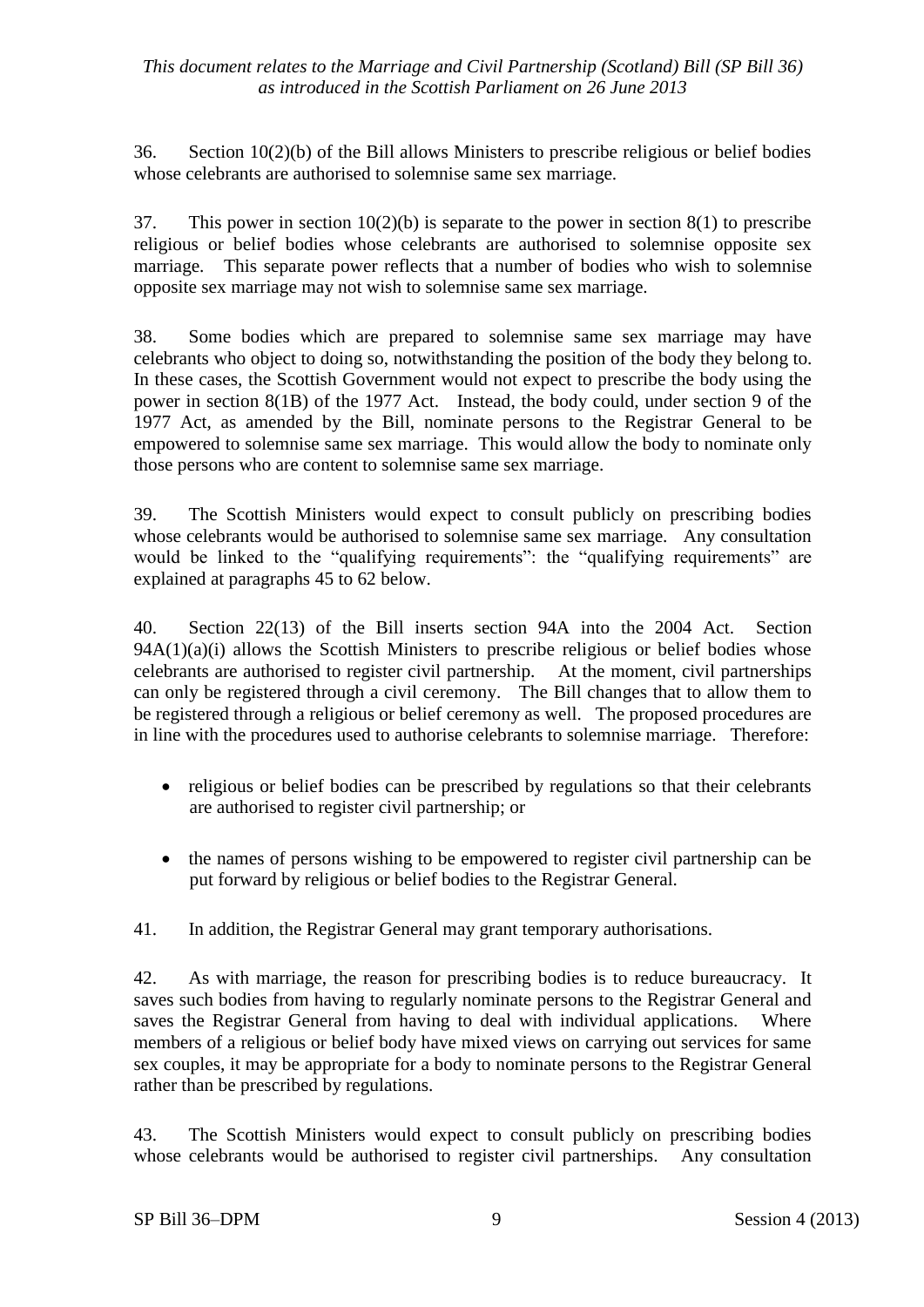would be linked to the "qualifying requirements": the "qualifying requirements" are explained at paragraphs 45 to 62 below.

#### *Choice of procedure*

44. The Scottish Government considers that negative procedure will provide the appropriate level of scrutiny in relation to regulations which list religious or belief bodies. Before making the regulations, the Scottish Government will have liaised with the bodies to confirm that they wish to be prescribed. The existing regulation-making power in section  $8(1)(a)(ii)$  of the 1977 Act on prescribing of religious bodies is not subject to negative or affirmative parliamentary procedure, consistent with the general approach taken by the 1977 Act.

**Section 10(2)(b) (inserted section 8(1E) of the 1977 Act) – Persons who may solemnise marriage: power in relation to qualifying requirements for bodies to meet before they can be prescribed so their celebrants are authorised to solemnise marriage**

**Power conferred on: The Scottish Ministers Power exercisable by: regulations Parliamentary procedure: negative procedure**

**Section 11(2)(e) (inserted section 9(2A) of the 1977 Act) – Registration of nominated persons as celebrants: power on qualifying requirements for nominating bodies to meet when putting forward persons to the Registrar General to be empowered to solemnise marriage**

**Power conferred on: The Scottish Ministers Power exercisable by: regulations Parliamentary procedure: negative procedure**

**Section 12(2)(b) (inserted section 12(1D) of the 1977 Act) – Temporary authorisation of celebrants: power on qualifying requirements in relation to temporary celebrants**

**Power conferred on: The Scottish Ministers Power exercisable by: regulations Parliamentary procedure: negative procedure**

**Section 22(13) (inserted section 94A(5) of the 2004 Act) – Registration of civil partnership: power in relation to qualifying requirements for bodies to meet before they can be prescribed so their celebrants are authorised to register civil partnerships**

**Power conferred on: The Scottish Ministers Power exercisable by: regulations Parliamentary procedure: negative procedure**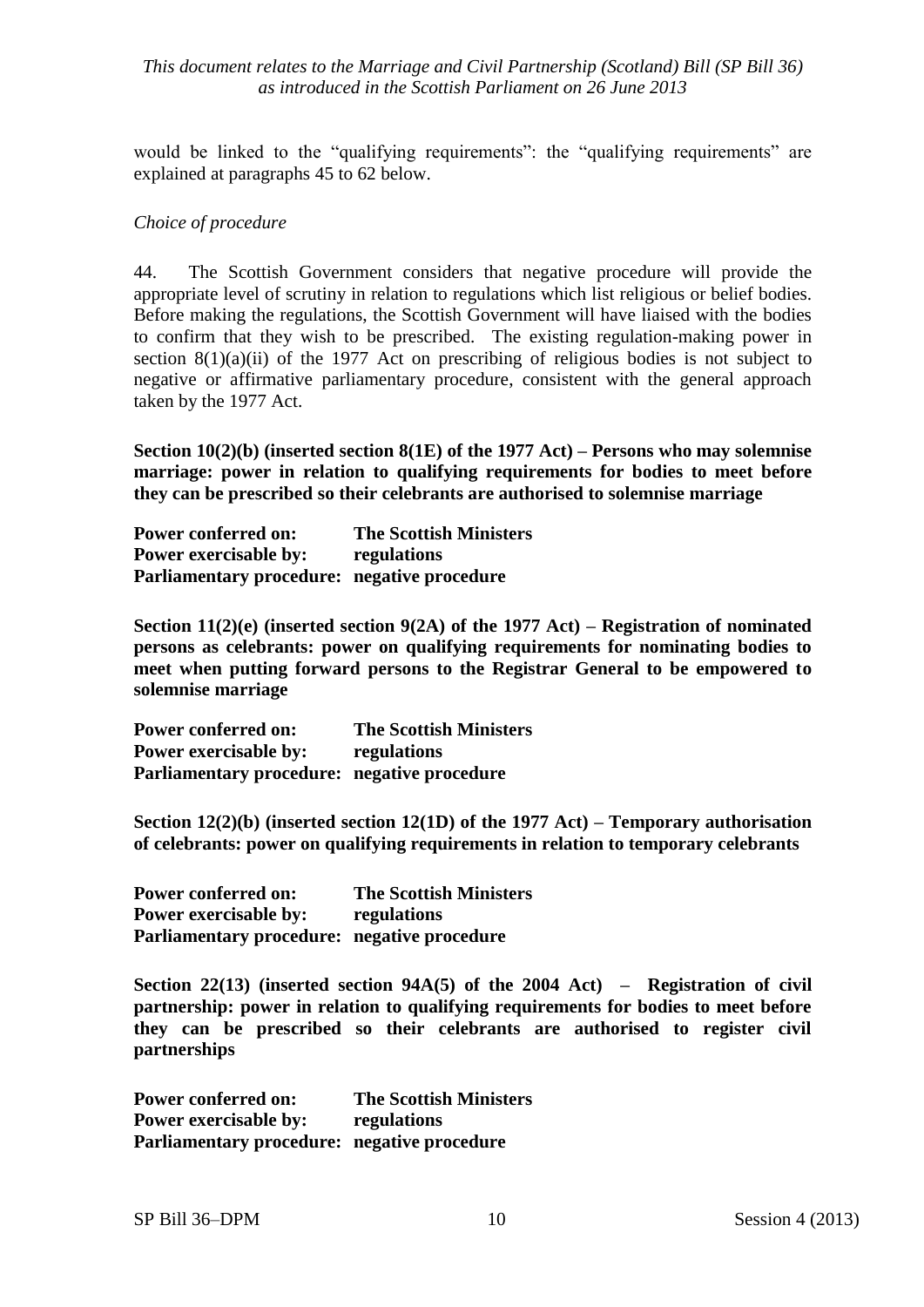**Section 22(13) (inserted section 94(B)(3) of the 2004 Act) – Registration of civil partnership: power on qualifying requirements for nominating bodies to meet when putting forward persons to the Registrar General to be empowered to register civil partnership**

**Power conferred on: The Scottish Ministers Power exercisable by: regulations Parliamentary procedure: negative procedure**

**Section 22(13) (inserted section 94E(4) of the 2004 Act) – Registration of civil partnership: power on qualifying requirements in relation to temporary authorisations to register civil partnerships**

**Power conferred on: The Scottish Ministers Power exercisable by: regulations Parliamentary procedure: negative procedure**

#### *Provision*

Qualifying requirements in respect of prescribed religious or belief bodies so its celebrants can solemnise marriage

45. Section 10(2)(b) of the Bill inserts subsection (1A) into section 8 of the 1977 Act. The new subsection (1A) provides that the Scottish Ministers may only prescribe a religious or belief body so that its celebrants can solemnise opposite sex marriage if the body requests to be prescribed and the body meets the qualifying requirements.

46. Section 10(2)(b) of the Bill inserts subsection (1C) into section 8 of the 1977 Act. The new subsection (1C) provides that the Scottish Ministers may only prescribe a religious or belief body so that its celebrants can solemnise same sex marriage if the body requests to be prescribed and the body meets the qualifying requirements.

47. Section 10(2)(b) of the Bill inserts subsection (1E) into section 8 of the 1977 Act. The new subsection (1E) provides that the "qualifying requirements" are such requirements as may be set out in regulations made by the Scottish Ministers.

Qualifying requirements when persons are nominated to the Registrar General to solemnise marriage

48. Section 11 of the Bill amends section 9 of the 1977 Act. Under the provisions, religious or belief bodies, other than the Church of Scotland and bodies prescribed by regulations, can put forward to the Registrar General persons they wish to be empowered to solemnise opposite sex marriage. Similarly, religious and belief bodies, other than those prescribed by Statutory Instrument, can put forward to the Registrar General persons they wish to be empowered to solemnise same sex marriage.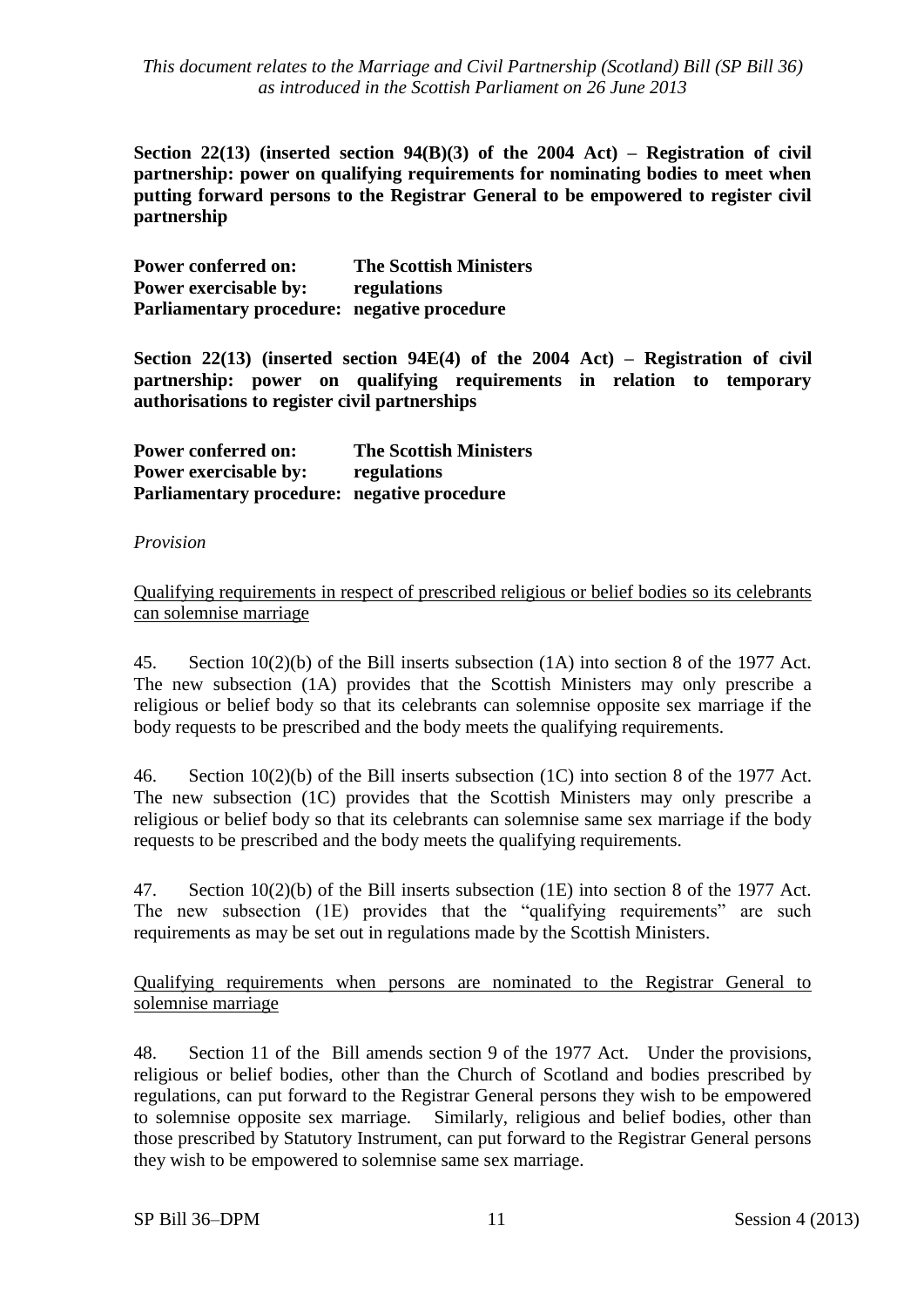49. The Registrar General has to reject nominations when certain circumstances arise. One of these is when, in his or her view, the nominating body does not meet qualifying requirements set out in regulations made by the Scottish Ministers. Under the new subsection (2A) of section 9 of the 1977 Act, inserted by section  $11(2)(e)$  of the Bill, the "qualifying requirements" are such requirements as may be set out in regulations made by the Scottish Ministers.

## Qualifying requirements in respect of temporary authorisation of celebrants to solemnise marriage

50. Section 12 of the Bill amends section 12 of the 1977 Act. Under these provisions, persons who are members of a religious or belief body may obtain temporary authorisation from the Registrar General to solemnise opposite sex or same sex (or both) marriages. Under new subsection (1A) of section 12 of the 1977 Act, inserted by section 12(2)(b) of the Bill, the Registrar General may grant an authorisation only if satisfied that the body of which the person is a member meets the qualifying requirements. Under new subsection (1D) of section 12 of the 1977 Act, the "qualifying requirements" are such requirements as may be set out in regulations made by the Scottish Ministers.

#### Qualifying requirements in respect of prescribed religious or belief bodies so its celebrants can register civil partnerships

51. Section 22(13) of the Bill inserts section 94A into the 2004 Act, on persons who may register civil partnerships. Section 94A(2)(b) provides that the Scottish Ministers may only prescribe a religious or belief body so its celebrants are authorised to register civil partnerships if Ministers are satisfied that the body meets the qualifying requirements. Section 94A(5) provides that the "qualifying requirements" are such requirements as may be set out in regulations made by the Scottish Ministers.

## Qualifying requirements when persons are nominated to the Registrar General to register civil partnerships

52. Section 22(13) of the Bill inserts section 94B into the 2004 Act. This makes provision so that a religious or belief body which has not been prescribed by regulations made under section 94A can nominate to the Registrar General persons who it wishes to be empowered to register civil partnership. Section 94B(2)(d) provides that the Registrar General must reject a nomination if in the Registrar General's opinion the nominating body does not meet the qualifying requirements. Section 94B(3) provides that the "qualifying requirements" are such requirements as may be set out in regulations made by the Scottish Ministers.

## Qualifying requirements in respect of temporary authorisation of celebrants to register civil partnerships

53. Section 22(13) of the Bill inserts section 94E into the 2004 Act. This makes provision so that the Registrar General may grant temporary authorisation to register civil partnerships to any member of a religious or belief body. Section 94E(2) provides that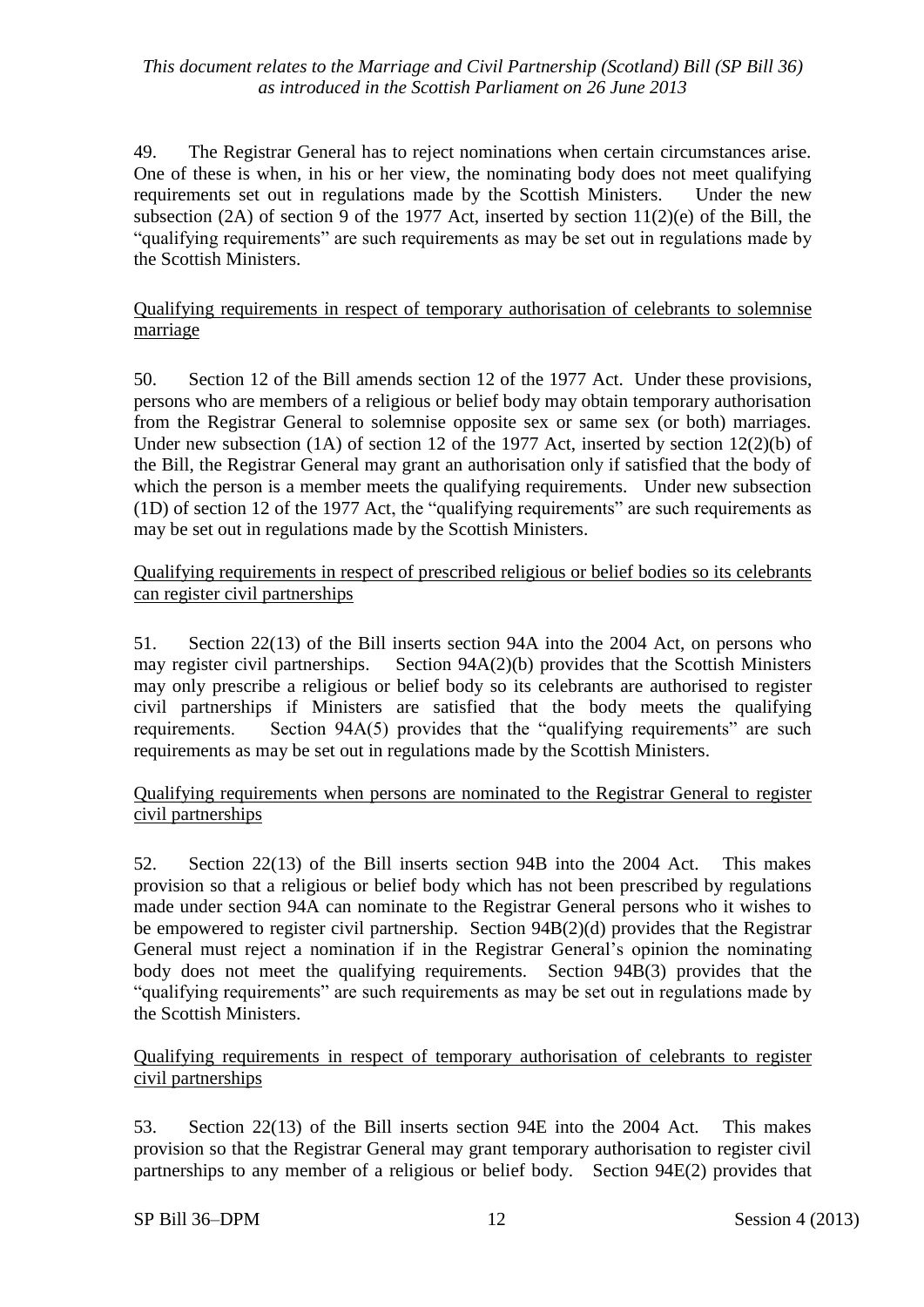the Registrar General may only grant such an authorisation if satisfied that the religious or belief body of which the person is a member meets the qualifying requirements. Section 94E(4) provides that the "qualifying requirements" are such requirements as may be set out in regulations made by the Scottish Ministers.

## *Reason for taking power*

54. Paragraphs 2.15 to 2.17 of the second consultation outlined the rationale for introducing qualifying requirements.

55. As the consultation outlined, the Scottish Government and the Registrar General wish to ensure the integrity of Scottish marriage ceremonies, both opposite sex and same sex, which are legally recognised by the state. One of the strengths of the Scottish system is its diversity and variety. Couples are free to have a civil or religious or belief ceremony. However, recognising a wide range of bodies to solemnise marriages brings its own challenges. As the consultation noted, forced marriages and sham marriages are growing problems.

56. Therefore, the aim of the qualifying requirements is to ensure that religious and belief bodies have robust procedures in place for dealing with issues which may arise in relation to marriage ceremonies. Powers to lay down qualifying requirements for bodies to meet in relation to civil partnerships have also been taken. The Government is not aware of any particular issues at the moment in relation to forced civil partnerships but such issues could arise. Sham civil partnerships could be set up for similar reasons as sham marriages (eg to avoid immigration controls).

57. The type of requirements which might be laid down were outlined in paragraph 2.21 of the second consultation paper. These referred specifically to marriages but similar points could arise in relation to civil partnerships:

- The religious or belief body and their celebrants would not be allowed to solemnise marriages, or register civil partnerships, for profit or gain.
- The religious or belief body would have to show that their celebrants were trained in areas such as tackling forced marriage and sham marriage or civil partnership.
- The religious or belief body would have to show that their celebrants discuss the forthcoming marriage or civil partnership with the couple.
- The religious or belief body would have to show that their celebrants have a track record in carrying out relevant ceremonies (eg marriages recognised by the state; marriages or blessings not recognised by the state; baptisms or baby namings).

58. New sections 8(1F), 9(2B) and 12(1E) of the 1977 Act, inserted, respectively, by sections 10(2), 11(2) and 12(2) of the Bill, allow regulations to make different provision for different cases or circumstances. This would, for example, allow Ministers to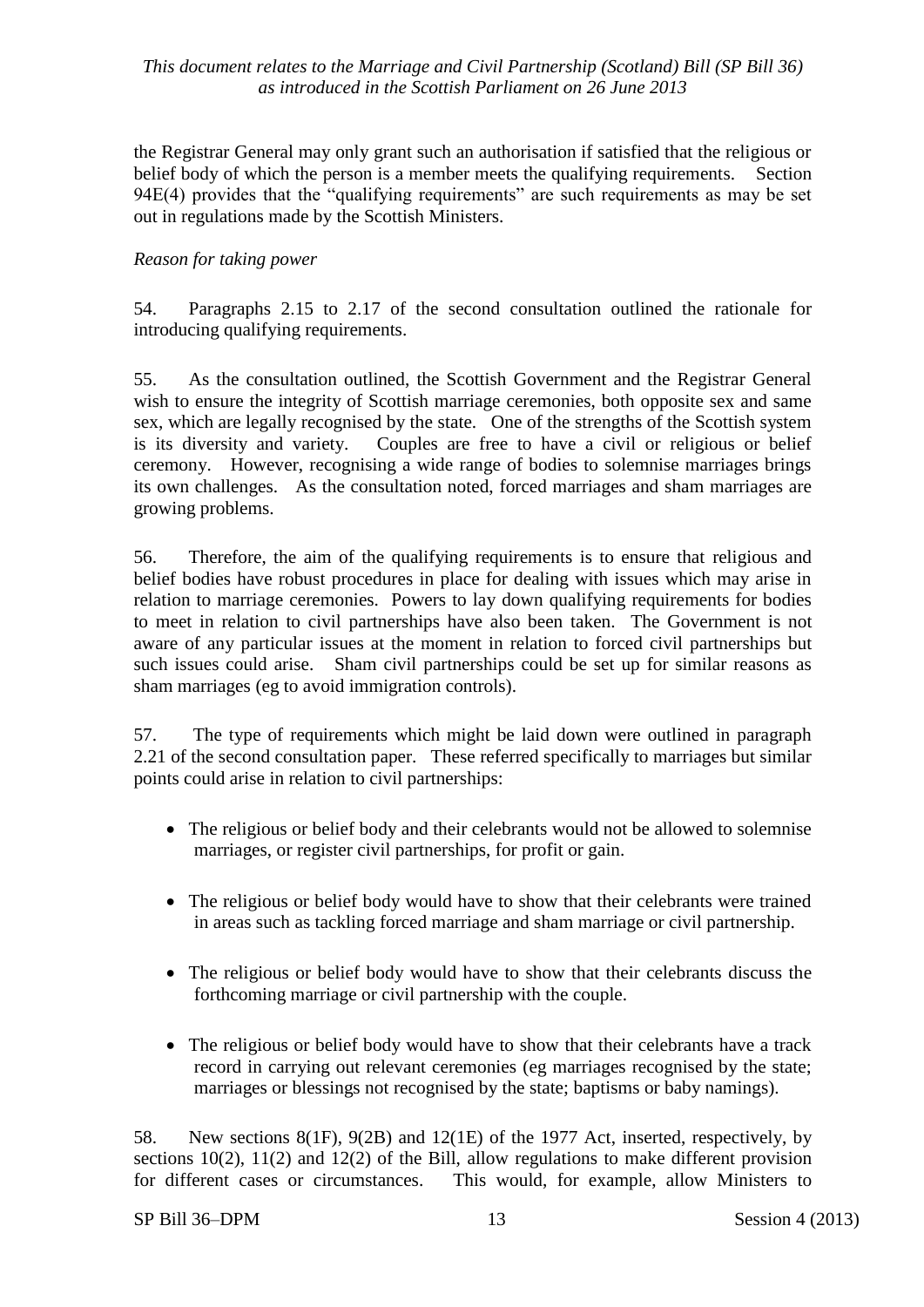distinguish between the requirements to meet to solemnise opposite sex marriage and the requirements to meet to solemnise same sex marriage. Power is also taken in respect of transitional and saving provision. This may be needed in respect of marriages planned before any qualification requirements are put in place.

59. The regulation-making powers added to the 2004 Act are subject to the provisions already in place at section 258 of the 2004 Act.

60. The second consultation made it clear, at paragraph 2.20, that there would be a consultation on any regulations establishing qualifying requirements before the regulations are brought into effect. This would cover any regulations introducing qualifying requirements, whether in relation to marriage or civil partnership.

## *Choice of procedure*

61. The negative procedure applies to all of the regulations, as a result of the following provisions:

- section  $8(1)$  of the 1977 Act (inserted by section  $10(2)(b)$  of the Bill);
- section 9(2C) of the 1977 Act (inserted by section 11(2)(e) of the Bill);
- section 12(1F) of the 1977 Act (inserted by section 12(2)(b) of the Bill);
- section 126(4) of the 2004 Act, as amended by section 22(20) of the Bill.

62. It is considered that negative procedure will offer an appropriate balance between, on the one hand, expedition and convenience and, on the other, the need for scrutiny for provisions of this nature. There will be consultation on any regulations laying down qualifying requirements. In particular, the Government will work closely with religious and belief bodies, and with National Records of Scotland, before any regulations to lay down qualifying requirements are made. The Government considers that the key aim of ensuring the integrity of marriage and civil partnership ceremonies is shared across society but recognises that the detail will be important for religious and belief bodies, to ensure that what is proposed is practical and realistic.

#### **Section 16(2) – the marriage schedule**

| <b>Power conferred on:</b>   | The Registrar General of Births, Deaths and Marriages                   |
|------------------------------|-------------------------------------------------------------------------|
|                              | for Scotland, with the approval of the Scottish Ministers.              |
| <b>Power exercisable by:</b> | regulations                                                             |
|                              | Parliamentary procedure: laid before Parliament under section 30 of the |
|                              | <b>Interpretation and Legislative Reform (Scotland) Act</b>             |
|                              | 2010                                                                    |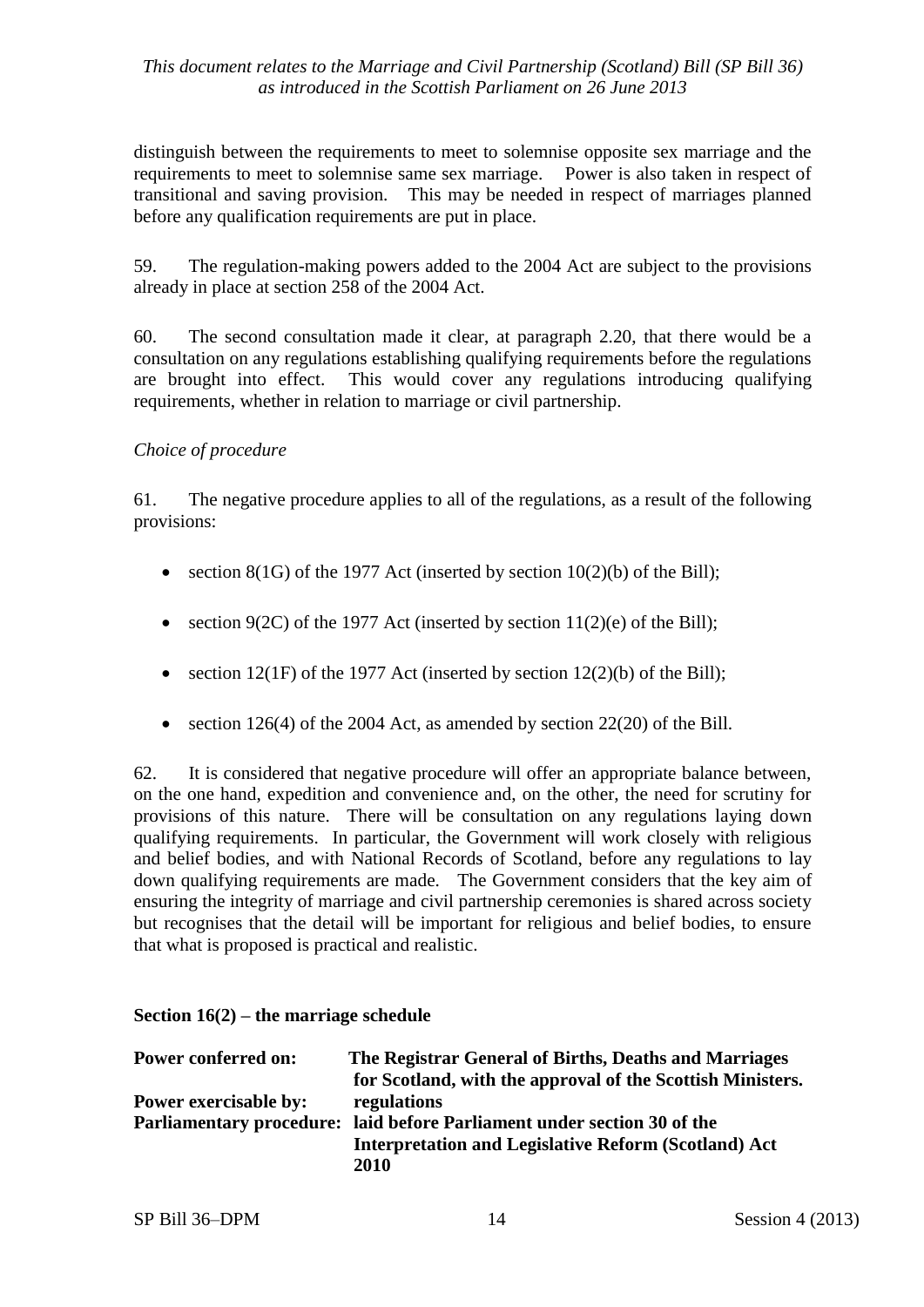## *Provision*

63. Section 16(2)(a) amends section 6 of the 1977 Act. Section 6 of the 1977 Act relates to the marriage schedules – forms which are completed when a marriage takes place. In accordance with section 6(1) of the 1977 Act, a marriage schedule is to be in a form prescribed by regulations. Section 26(2) of the 1977 Act provides that "prescribed" means prescribed by regulations made by the Registrar General. The amendment allows different provision for different cases or circumstances.

## *Reason for taking power*

64. The current marriage schedule refers to "bridegroom" and "bride". These terms are not appropriate in relation to same sex marriage. The amendment would allow different marriage schedules to be prescribed for same sex marriages when compared with opposite sex marriages.

## *Choice of procedure*

65. This provision amends existing powers in the 1977 Act. The approach taken in the 1977 Act is that regulations made by the Registrar General are not subject to negative or affirmative Parliamentary procedures (unless they set fees, when they are subject to the negative procedure). Having no negative or affirmative Parliamentary procedure for this amended power is consistent with the 1977 Act generally. The default position applies under section 30 of the Interpretation and Legislative Reform (Scotland) Act 2010, so that the regulations are laid before Parliament.

**Section 22(15) – Registration of civil partnership: prescribed forms requiring delivery of civil partnership schedule** 

| <b>Power conferred on:</b>               | The Registrar General, with the approval of the Scottish |
|------------------------------------------|----------------------------------------------------------|
|                                          | <b>Ministers</b>                                         |
| <b>Power exercisable by:</b>             | regulations                                              |
| <b>Parliamentary procedure: negative</b> |                                                          |

## *Provision*

66. Section 22(15) adds section 95ZA to the 2004 Act. The new provision allows the district registrar to serve notices in the prescribed form if the civil partnership schedule is not delivered to the district registrar.

67. By virtue of section 126 of the 2004 Act, "prescribed" means prescribed by the Registrar General, with the approval of the Scottish Ministers, in regulations subject to annulment in pursuance of a resolution of the Scottish Parliament (i.e. the negative procedure).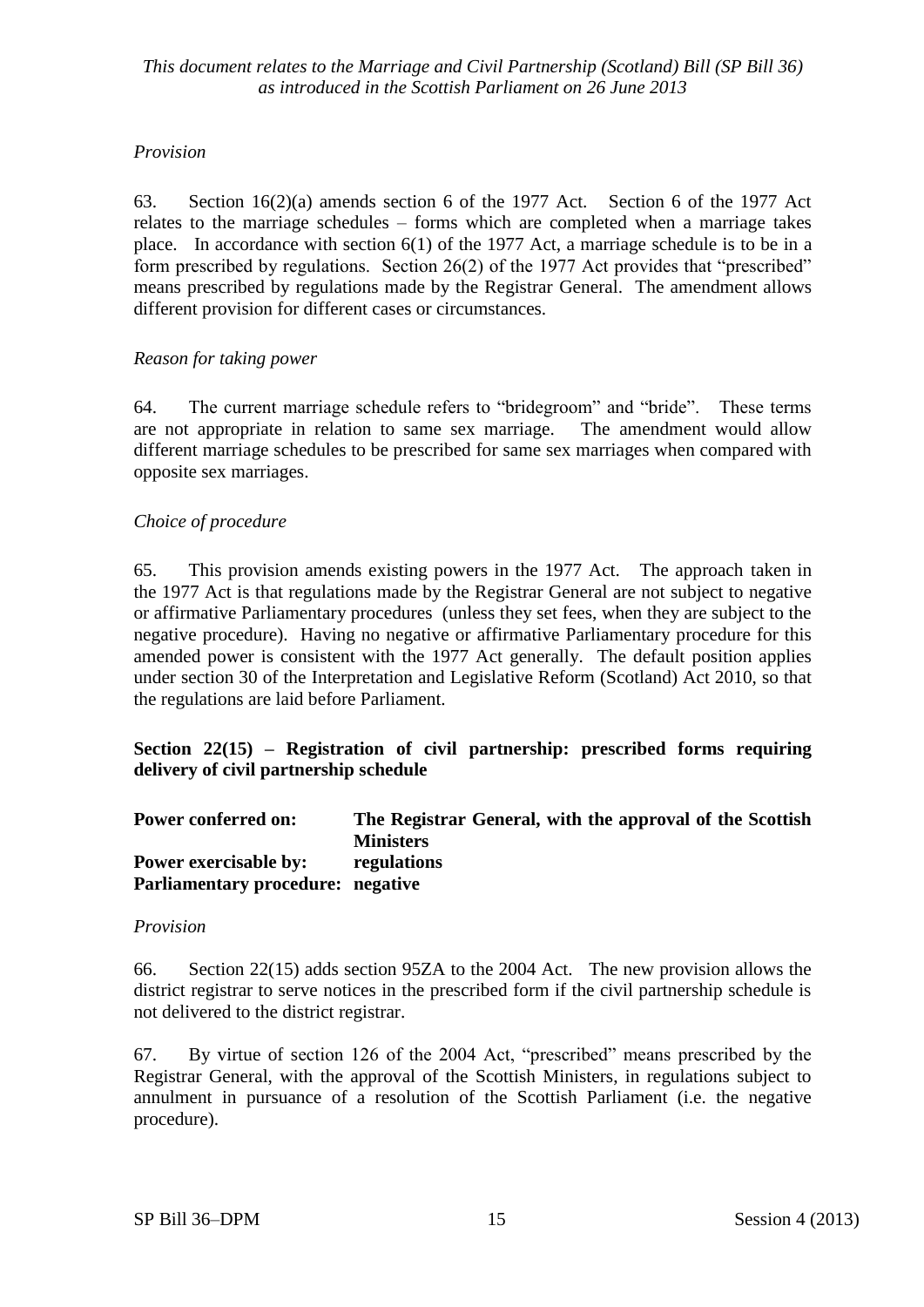#### *Reason for taking power*

68. Currently, civil partnerships can only be registered through civil ceremonies. The Bill introduces religious or belief registration of civil partnerships.

69. As a result, the Bill makes provision for the schedule to be issued to one or both of the parties to the intended civil partnership where the partnership will be registered by an approved celebrant (see the amendments made to section 94 of the 2004 Act by section  $22(12)(c)$  of the Bill). The Bill also makes provision for the schedule to be returned (see new subsection (1A) of section 95 of the 2004 Act, as inserted by section 22(14)(b) of the Bill).

70. The new section 95ZA makes provision on the district registrar serving notices in the prescribed forms if the schedule is not returned. The first notice, which can be served if the district registrar does not receive the schedule within 21 days of the date of registration, requires one of the parties to the civil partnership to deliver the schedule or post it to the registrar within 8 days. The second notice, served if the first is not complied with, requires the person to attend the registration office within 8 days to deliver the schedule to the district registrar.

71. As section 95ZA(2) provides, the purpose of these provisions is to enable the registrar to enter the civil partnership in the register.

72. Failure to comply with the second notice is an offence: see section 100(3A)(d) of the 2004 Act, as added by section 22(19)(b) of the Bill.

73. The provisions in section 95ZA are based on similar procedures in relation to marriage contained in section 16 of the 1977 Act.

## *Choice of procedure*

74. The negative procedure appears appropriate to prescribe a form. This is in line with existing powers to prescribe forms relating to the registration of civil partnerships which are subject to the negative procedure. It would not appear to be an effective use of Parliamentary time to apply affirmative procedures to an SSI prescribing forms. The forms would be straightforward and would be based on similar forms already in place in relation to requiring the delivery of marriage schedules. We do not consider that the content of these forms should merit a higher degree of scrutiny than that already provided for in the 2004 Act in relation to other forms.

#### **Section 28(1) – renewed marriage or civil partnership following issue of full gender recognition certificate**

| <b>Power conferred on:</b>   | The Scottish Ministers after consultation with the                         |
|------------------------------|----------------------------------------------------------------------------|
|                              | <b>Registrar General of Births, Deaths and Marriages for</b>               |
|                              | <b>Scotland</b>                                                            |
| <b>Power exercisable by:</b> | regulations                                                                |
|                              | Parliamentary procedure: negative procedure, unless amendments are made to |
|                              | primary legislation in which case the affirmative                          |
|                              | procedure applies                                                          |

SP Bill 36–DPM 16 Session 4 (2013)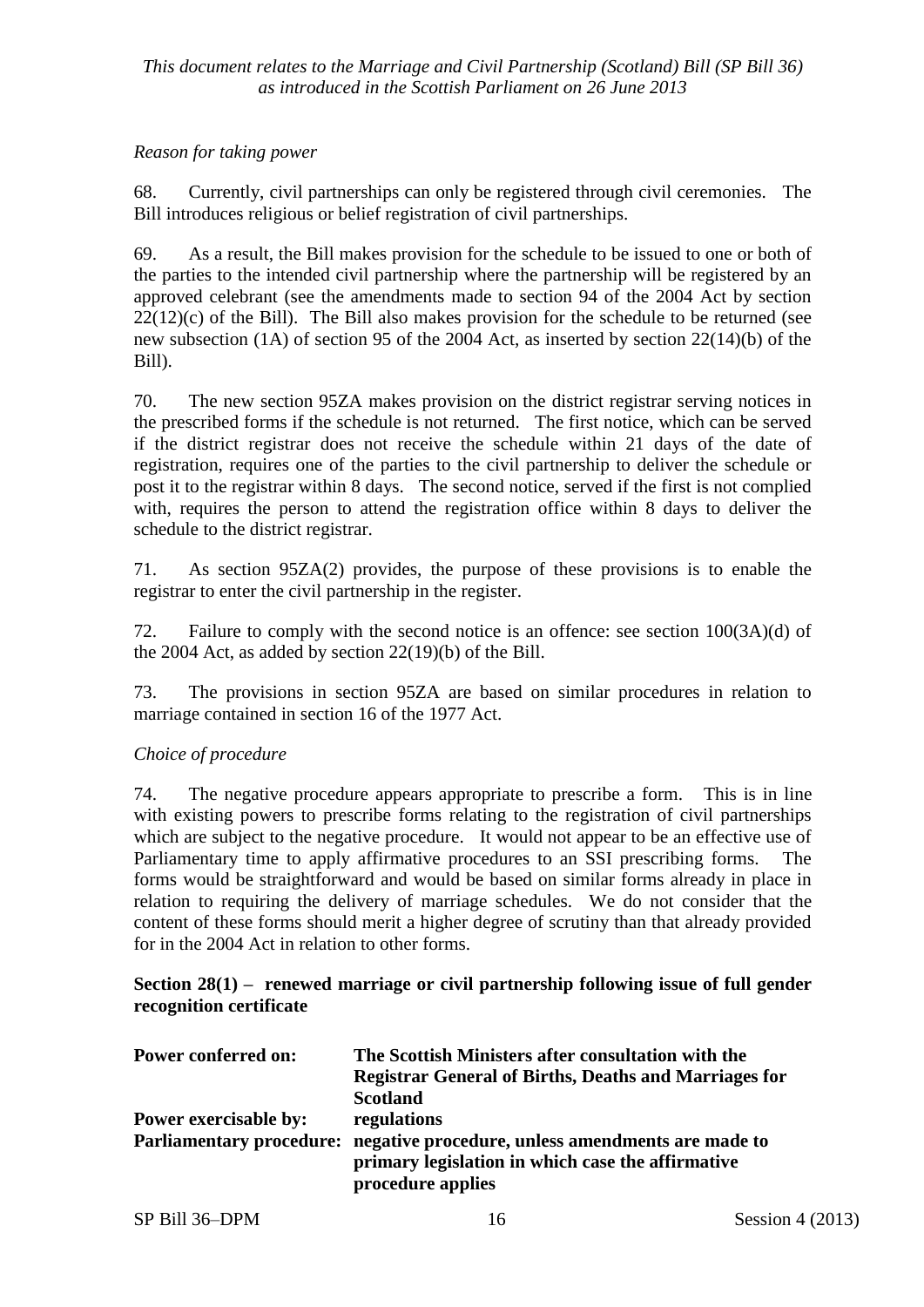#### *Provision*

75. This provision relates to a married person or person in a civil partnership who has obtained a full Gender Recognition Certificate being able to have a renewal marriage or civil partnership ceremony, to reflect the acquired gender.

76. The regulations could cover: the giving of notice of intention to enter into a renewed marriage or civil partnership; the information required from the parties; evidence needed; any requirement to attend at a particular place or appear before a particular person; the conferring of functions (including in relation to the recording of information, the issue of certified copies of any such information and the conducting of services or ceremonies); fees; and the effect of entering into a renewed marriage or civil partnership.

77. The Bill makes provision, in schedule 2, for married persons to apply to the Gender Recognition Panel and receive a full Gender Recognition Certificate, which provides legal recognition in the acquired gender. Provision is also made in schedule 2 for civil partners to obtain a full Gender Recognition Certificate when both are acquiring a new gender.

78. The regulation-making power at section 28 enables procedures to be established so that persons can have a renewed marriage or civil partnership ceremony in their acquired gender. This could be used so that the couple could receive a marriage or civil partnership certificate reflecting the acquired gender. There is also a regulation-making power at paragraph 8 of schedule 2 which could allow changes to be made to marriage and civil partnership certificates through administrative procedures.

79. The power includes the ability to make consequential, supplementary, incidental, transitional, transitory and saving provision. This reflects that, for example, undergoing a renewal ceremony may have an effect on the existing registration of the relationship. In addition, further provision may be needed to protect religious and belief bodies and celebrants who would not wish to carry out renewal ceremonies.

80. The Scottish Government, with the Registrar General, will discuss in a working group the detail of any provision in this area. In particular, the Government will discuss with stakeholders the benefits and dis-benefits of establishing procedures under this route and how such procedures will work together with or separately to the powers at paragraph 8 of schedule 2.

#### *Choice of procedure*

81. Negative procedure seems appropriate for detailed procedural matters in this area. In line with usual practice, the affirmative procedure will apply if amendments are made to primary legislation.

#### **Section 31 – ancillary provision**

| <b>Power conferred on:</b> | <b>The Scottish Ministers</b> |
|----------------------------|-------------------------------|
| Power exercisable by:      | order                         |

SP Bill 36–DPM 17 Session 4 (2013)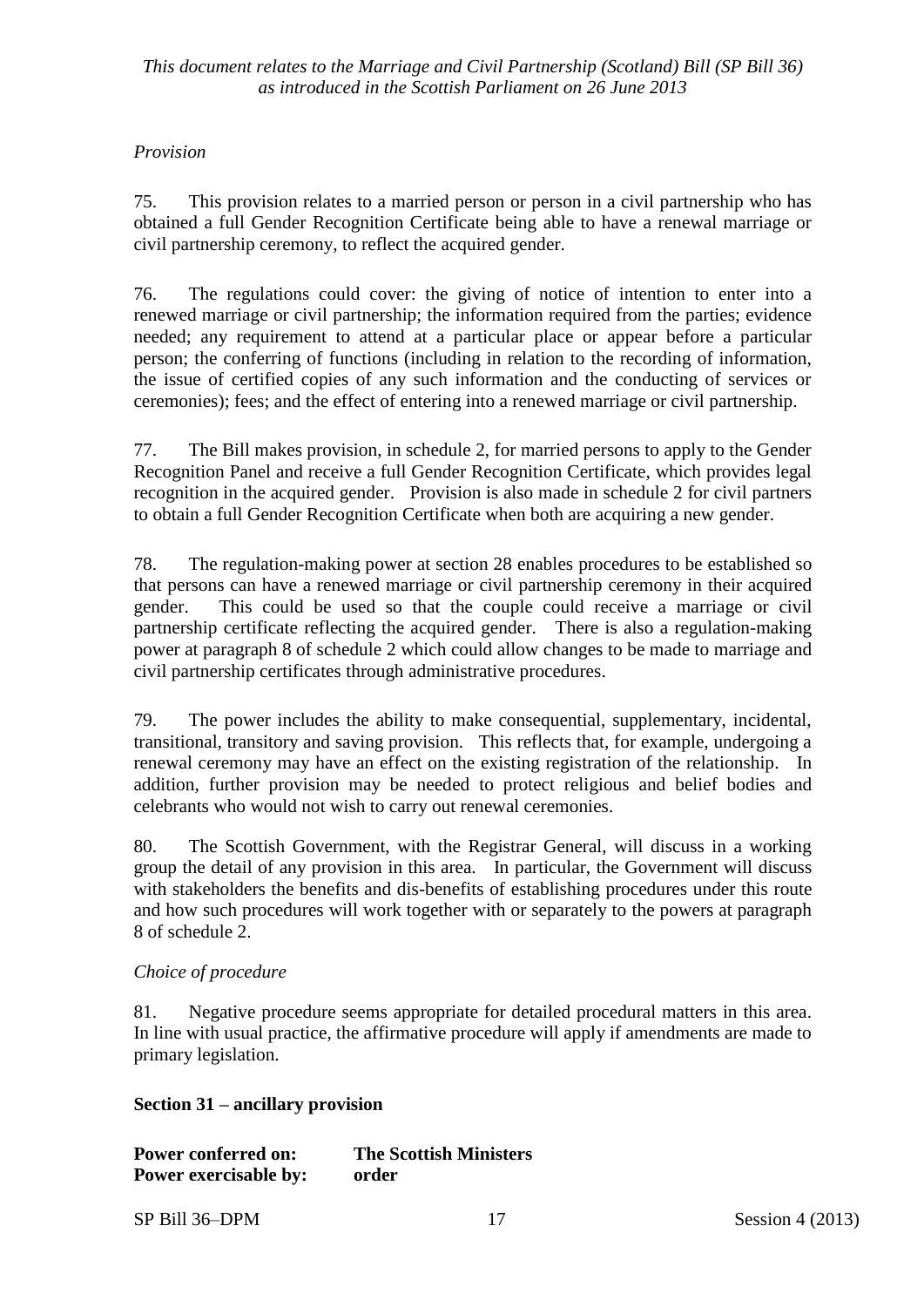#### **Parliamentary procedure: negative procedure, unless amendments are made to primary legislation in which case the affirmative procedure applies.**

#### *Provision*

82. Section 31(1) allows ministers to make by order such supplementary, incidental, consequential, transitional, transitory or saving provision as they consider necessary or expedient for the purposes of, or in connection with, or for giving full effect to, any provision of the Bill.

#### *Reason for taking power*

83. As with any new body of law, the Bill may give rise to a need for a range of ancillary provisions. This Bill makes a number of significant amendments to marriage and civil partnership law. The ancillary provision is needed to ensure that the policy intentions of the Bill are achieved if further changes are found to be necessary as a result of provision in the Bill. The ancillary power is wide-ranging but the Bill needs to interact well with existing legislation as well as practices and procedures in these areas. There are a number of areas which ancillary powers might have to deal with. These include, for example, formally revoking Scottish Statutory Instruments made under powers being repealed under this Bill and ensuring that marriages arranged before changes to celebrant authorisations are made can continue to take place.

84. The power will also allow the Scottish Ministers to make further changes should there be any unforeseen issues. Without this power, it may be necessary to make further primary legislation to deal with a matter which is clearly within the policy intentions of the Bill. The Scottish Government considers that this would not be an effective use of resources by the Parliament or the Scottish Government.

85. The power, whilst potentially wide, is limited to the extent that it can only be exercised if the Scottish Ministers consider it necessary or expedient for the purposes of, or in connection with, or for giving full effect to any provision of the Bill.

#### *Choice of procedure*

86. In line with usual practice, orders will follow the affirmative procedure when they are amending primary legislation. Otherwise, they will follow the negative procedure. It is considered that this provides the appropriate degree of parliamentary scrutiny where primary legislation is being amended but will strike the appropriate balance between expedition and convenience on the one hand and, on the other hand, the need for parliamentary scrutiny where subordinate legislation is being amended.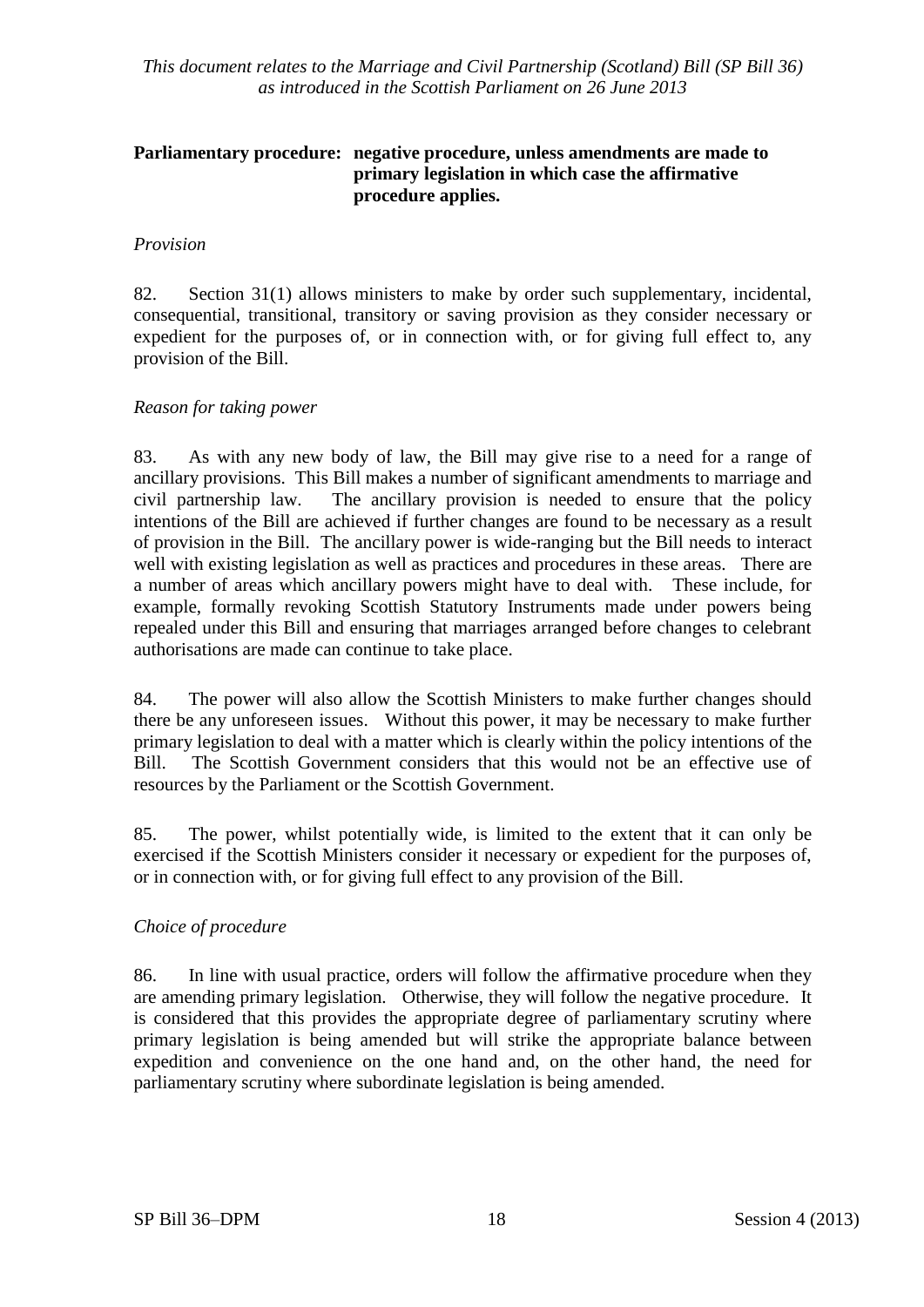#### **Section 32 – commencement**

| <b>Power conferred on:</b>   | <b>The Scottish Ministers</b>                                           |
|------------------------------|-------------------------------------------------------------------------|
| <b>Power exercisable by:</b> | order                                                                   |
|                              | Parliamentary procedure: laid before Parliament under section 30 of the |
|                              | <b>Interpretation and Legislative Reform (Scotland) Act</b>             |
|                              | 2010                                                                    |

#### *Provision*

87. Section 32(2) enables the Scottish Ministers to commence the Bill by conferring a power on Ministers, by order, to bring the provisions of the Bill into force on such day as the Scottish Ministers appoint. Section 32(2) provides that such an order may include transitional, transitory or saving provision. This might be required, for example, in relation to marriages being solemnised using existing authorisations under the 1977 Act. It is usual practice for such commencement provisions to be dealt with by subordinate legislation.

#### *Reason for taking power*

88. It is standard for Ministers to have powers over the commencement of Bills. It is considered appropriate for the substantive provisions of the Bill to be commenced at such a time as the Scottish Ministers consider to be suitable.

#### *Choice of procedure*

89. As is now usual for commencement orders, the default laying requirement in section 30 of the Interpretation and Legislative Reform (Scotland) Act applies. We see no reason to depart from this position in relation to the order-making power in this case. As indicated in paragraph 87, a commencement order may include transitional, transitory or saving provision. The Government expects that any such provision should be straightforward. As indicated in paragraph 87, the particular area we have identified is ensuring that marriages already due to take place under existing authorisations under the 1977 Act when the relevant provisions in the Bill are commenced can continue to take place.

**Schedule 1 (paragraph 1(4)) - jurisdiction in proceedings relating to same sex marriages**

**Power conferred on: The Scottish Ministers Power exercisable by: regulations Parliamentary procedure: affirmative procedure**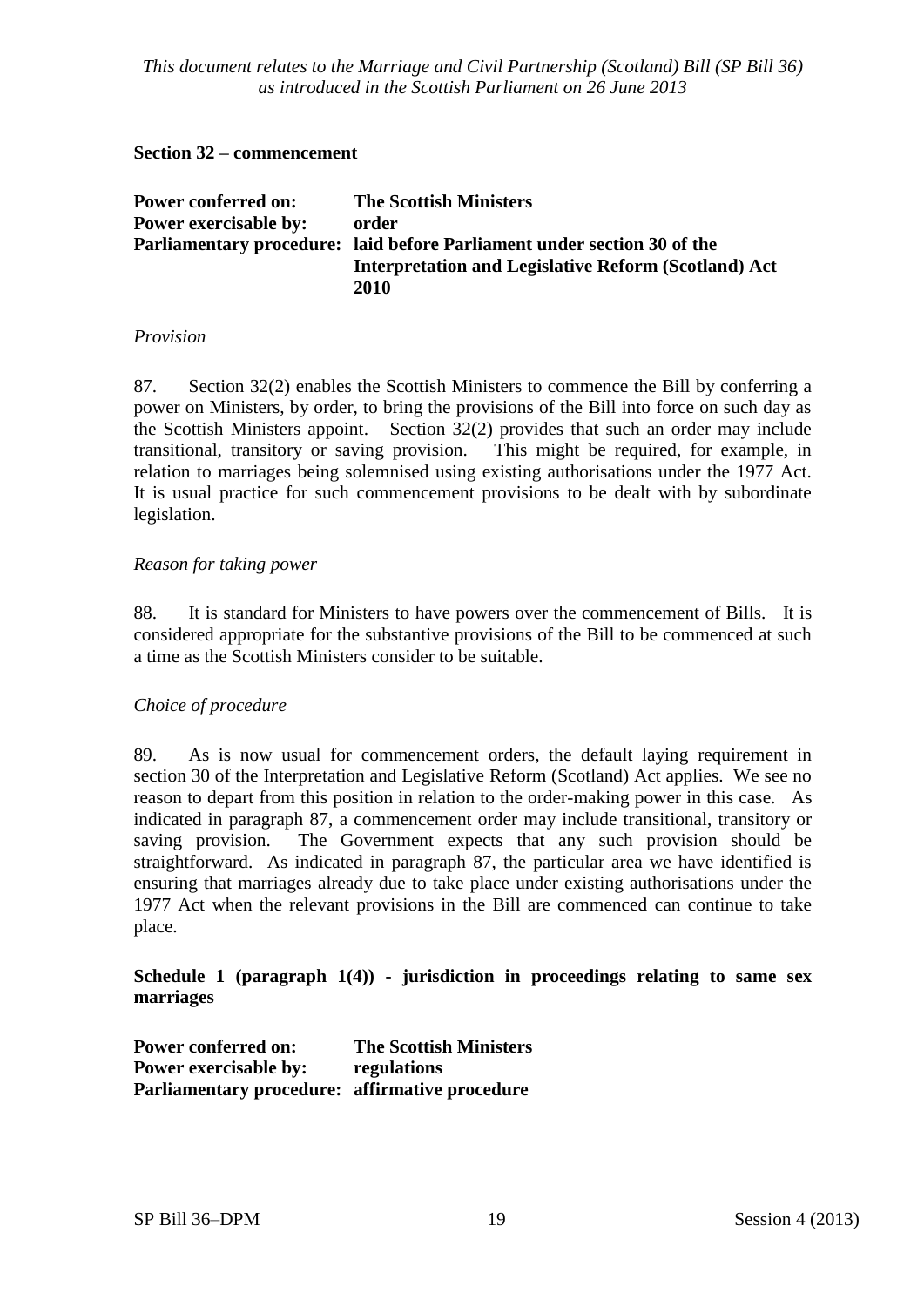## *Provision*

90. The Domicile and Matrimonial Proceedings Act 1973 ("the 1973 Act") makes provision on the jurisdiction of the Scottish courts to deal with court actions on divorce, separation, declarator of nullity of marriage and declarator of marriage and on actions for declarator of recognition or non-recognition of relevant foreign decrees.

91. The rules in the 1973 Act often define jurisdiction by reference to Council Regulation 2201/2003 (known as Brussels IIa) on jurisdiction, recognition and enforcement of judgments in matrimonial matters and in the matters of parental responsibility. Paragraph 2 of Schedule 1B to the 1973 Act, as inserted by paragraph 1(4) of schedule 1 to the Bill, creates a power for the Scottish Ministers to make regulations about the jurisdiction of the courts in relevant proceedings in relation to a same sex marriage. The regulations may correspond with the terms of the Brussels IIa Regulation.

92. The regulation-making power also enables the Scottish Ministers to make provision as to the recognition, or non-recognition, in Scotland of any judgment of a court of another member State which orders the divorce, separation or annulment of a same sex marriage.

## *Reason for taking the power*

93. Brussels IIa extends to opposite sex marriage only. The power in the Bill enables equivalent provision to be made for same sex married couples. In relation to the power about recognition of judgments, section 45 of the Family Law Act 1986 makes provision about recognition of overseas judgments in relation to divorce, annulments and legal separation. Section 45(2) specifies that section 45 and subsequent provisions do not apply to such judgments insofar as provision as to recognition is made by the Brussels IIa Regulation.

94. Given that Brussels IIa only applies to opposite sex marriage, it is considered useful for the Scottish Ministers to take a power to make equivalent provision to that set down in Brussels IIa as to the recognition, or non-recognition, of a judgment of a court of another member State in relation to a same sex marriage. The provision on recognition of judgments is capable of applying retrospectively to enable relevant judgments to be recognised even if the judgments were issued prior to the provision being brought into force.

95. Similar provision for civil partners was made in section 219 of the Civil Partnership Act 2004. This power has been used to make the Civil Partnership (Jurisdiction and Recognition) (Scotland) Regulations  $2005$  (SSI  $2005/629$ <sup>4</sup>

 4 <http://www.legislation.gov.uk/ssi/2005/629/contents/made>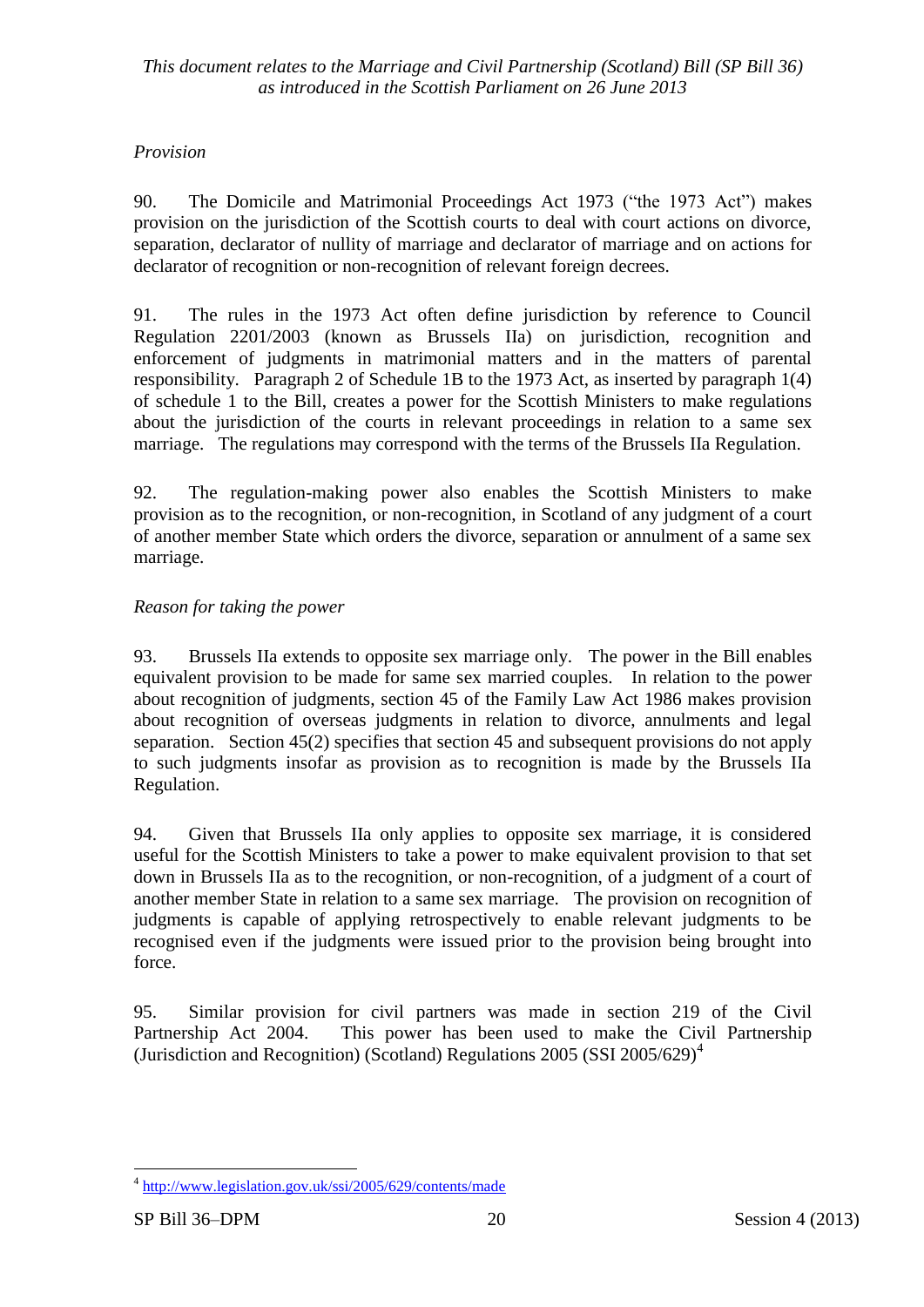## *Choice of procedure*

96. As this involves jurisdictional issues in a number of areas, affirmative procedure seems appropriate. The equivalent power in section 219 of the 2004 Act is subject to affirmative procedures.

## **Schedule 2 (paragraph 6) – change of gender of married persons or civil partners**

| <b>Power conferred on:</b>   | Scottish Ministers, consulting the Registrar General for                  |
|------------------------------|---------------------------------------------------------------------------|
|                              | <b>Scotland</b>                                                           |
| <b>Power exercisable by:</b> | order                                                                     |
|                              | Parliamentary procedure: negative procedure unless amendments are made to |
|                              | primary legislation in which case the affirmative                         |
|                              | procedure applies.                                                        |

## *Provision*

97. Schedule 2 to the Bill amends the Gender Recognition Act 2004. This Act makes provision on people applying to the Gender Recognition Panel to obtain legal recognition in an acquired gender. The key policy changes being made by the Bill are to allow a married people and civil partners to stay in their relationship when obtaining a full Gender Recognition Certificate, which provides legal recognition in the acquired gender.

98. The Bill makes provision at section 7 for civil partners to change their relationship to a marriage and obtain a full Gender Recognition Certificate. Paragraph 6 of schedule 2 would allow an order to be made to introduce a more streamlined process, to reduce the number of steps civil partners would have to go through to change their civil partnership to a marriage and obtain the full Gender Recognition Certificate. The order could cover the evidence or other information required with the application; procedures to be followed; the effect of issuing a full Gender Recognition Certificate and provision to change the civil partnership into a marriage.

## *Reason for taking power*

99. The aim is to introduce a more streamlined procedure to reduce the number of steps which civil partners would have to go through. The procedures may be detailed and so it is appropriate for them to be included in an order rather than on the face of the Bill. Potential procedures could include the applicant in a civil partnership applying to the Gender Recognition Panel to obtain recognition in an acquired gender; the applicant including statutory declarations to show that both parties wish to stay in the civil partnership; the Panel granting a full Gender Recognition Certificate and the couple then changing their civil partnership to a marriage.

100. Power is taken to amend primary legislation in cases changes are required to the Marriage (Scotland) Act 1977, the Gender Recognition Act 2004 and the Civil Partnership Act 2004.

#### SP Bill 36–DPM 21 Session 4 (2013)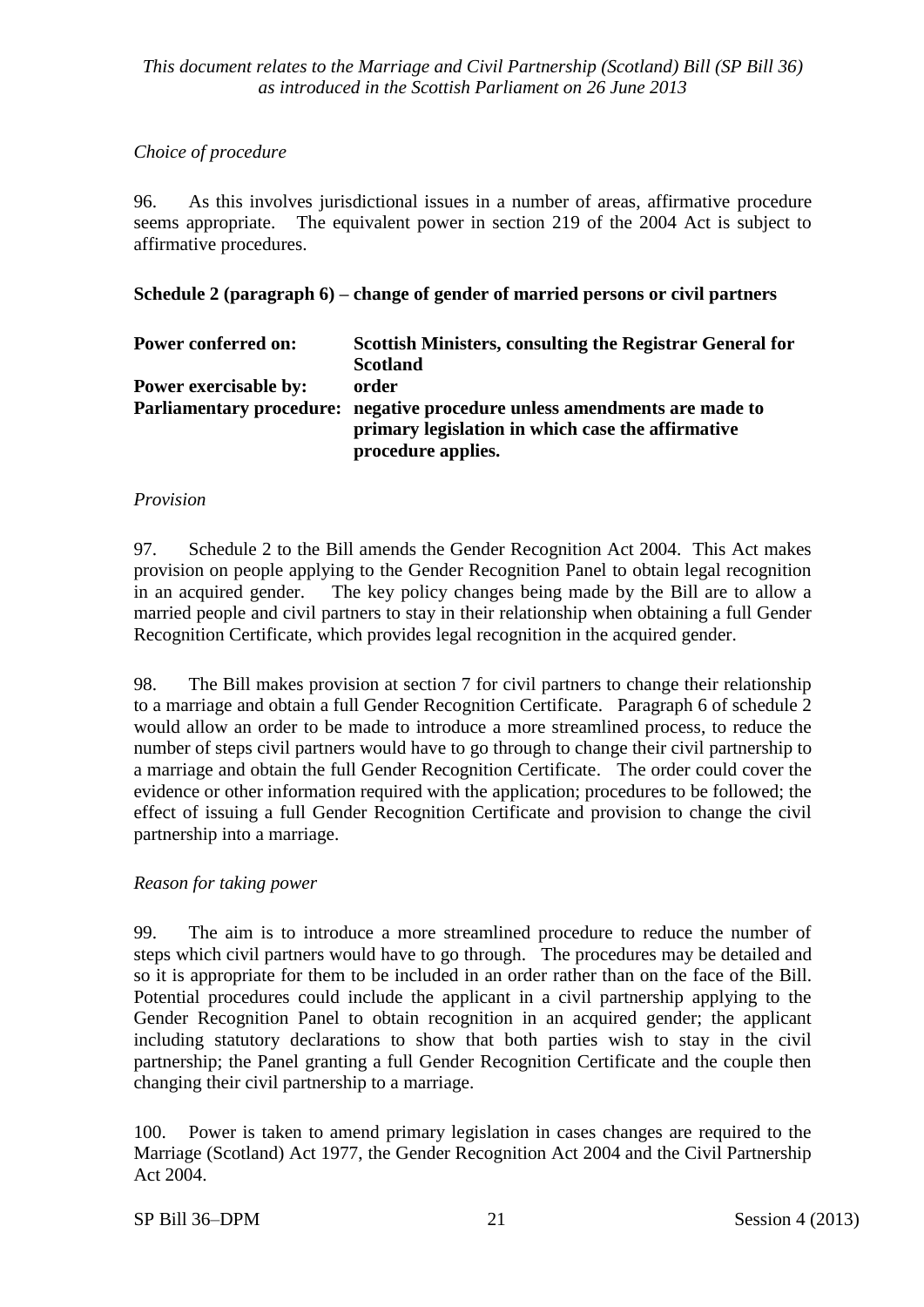#### *Choice of procedure*

101. Negative procedure appears appropriate for detailed procedures matters of this nature. In line with usual practice, orders would follow the affirmative procedure if they are amending primary legislation.

#### **Schedule 2 (paragraph 8) – change of gender of married persons or civil partners**

| <b>Power conferred on:</b>                   | <b>Registrar General, with the approval of the Scottish</b> |
|----------------------------------------------|-------------------------------------------------------------|
|                                              | <b>Ministers</b>                                            |
| <b>Power exercisable by:</b>                 | regulations                                                 |
| Parliamentary procedure: negative resolution |                                                             |

#### *Provision*

102. Paragraph 8 of schedule 2 contains provisions to allow the Registrar General, with the approval of the Scottish Ministers, to make regulations on the registration of qualifying Scottish marriages and civil partnerships.

#### *Reason for taking power*

103. Following gender recognition where the person has stayed in his or her relationship, changes may be required to marriage and civil partnership certificates. These changes may be carried out by an administrative route or may follow a renewal marriage or civil partnership ceremony (as outlined in section 28 of the Bill). This power allows the Registrar General, with the approval of the Scottish Ministers, to lay down detailed procedures. Procedures could include the issue of a revised marriage or civil partnership certificate to reflect gender acquisition. In addition, it may be necessary for a link to be made from the original certificate to the revised certificate so that the parties to the marriage or the civil partnership can have access to both.

104. It is customary for the Registrar General to be involved in making regulations relating to registration.

105. The Government and the Registrar General will discuss the detail of procedures in this area with key stakeholders.

#### *Choice of procedure*

106. Negative procedure is considered appropriate for detailed procedural matters of this nature as the regulations would simply be setting out an administrative process under which qualifying marriages and civil partnerships may be registered and relevant certificates issued following the acquisition of a new gender. There will be consultation with key stakeholders on these regulations. In particular, NRS and the Government will work closely with the transgender community so that those who could be affected by any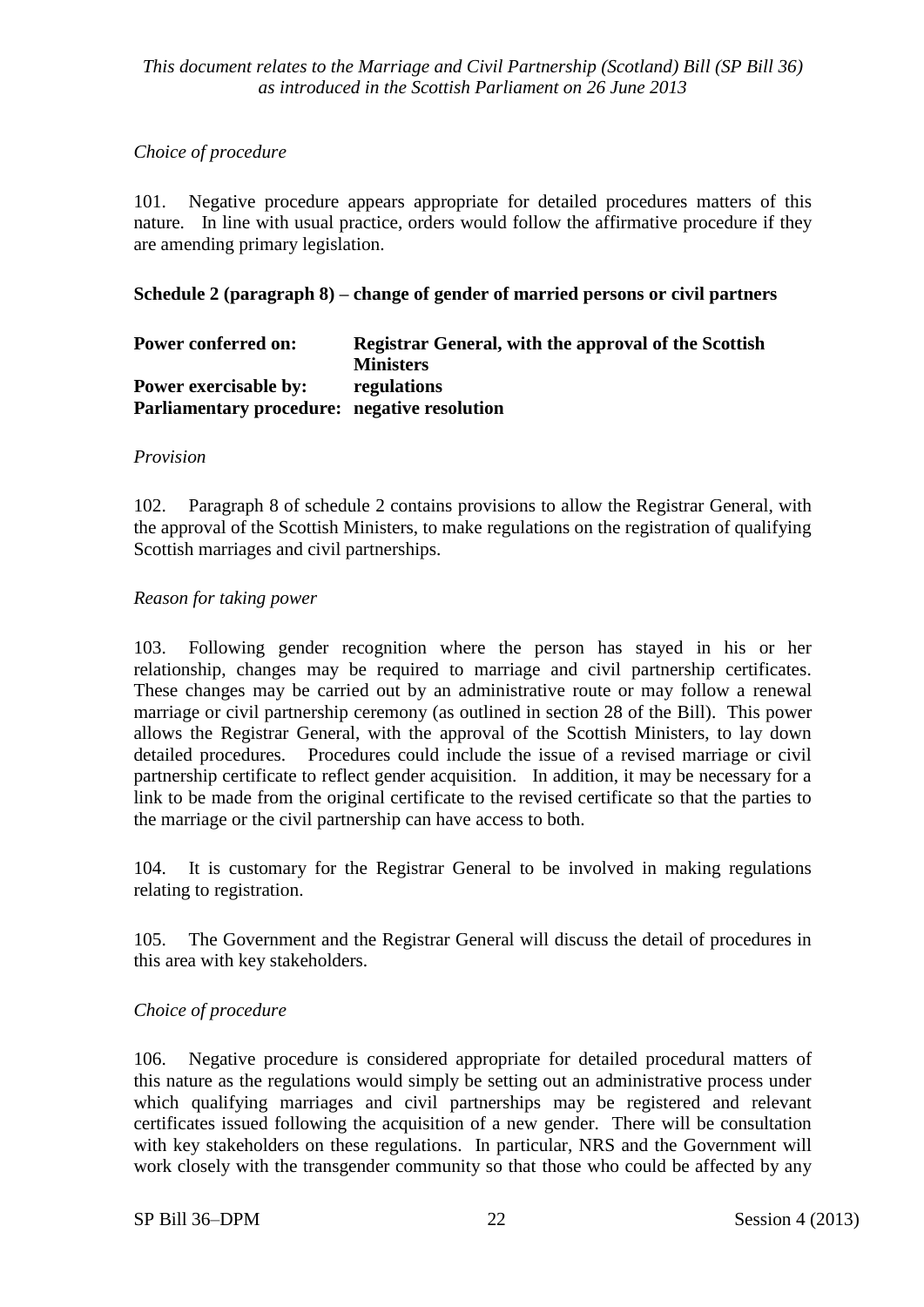registration procedure will be given the opportunity to express their views and ensure that what is proposed is practical and realistic.

**Scottish Government June 2013**